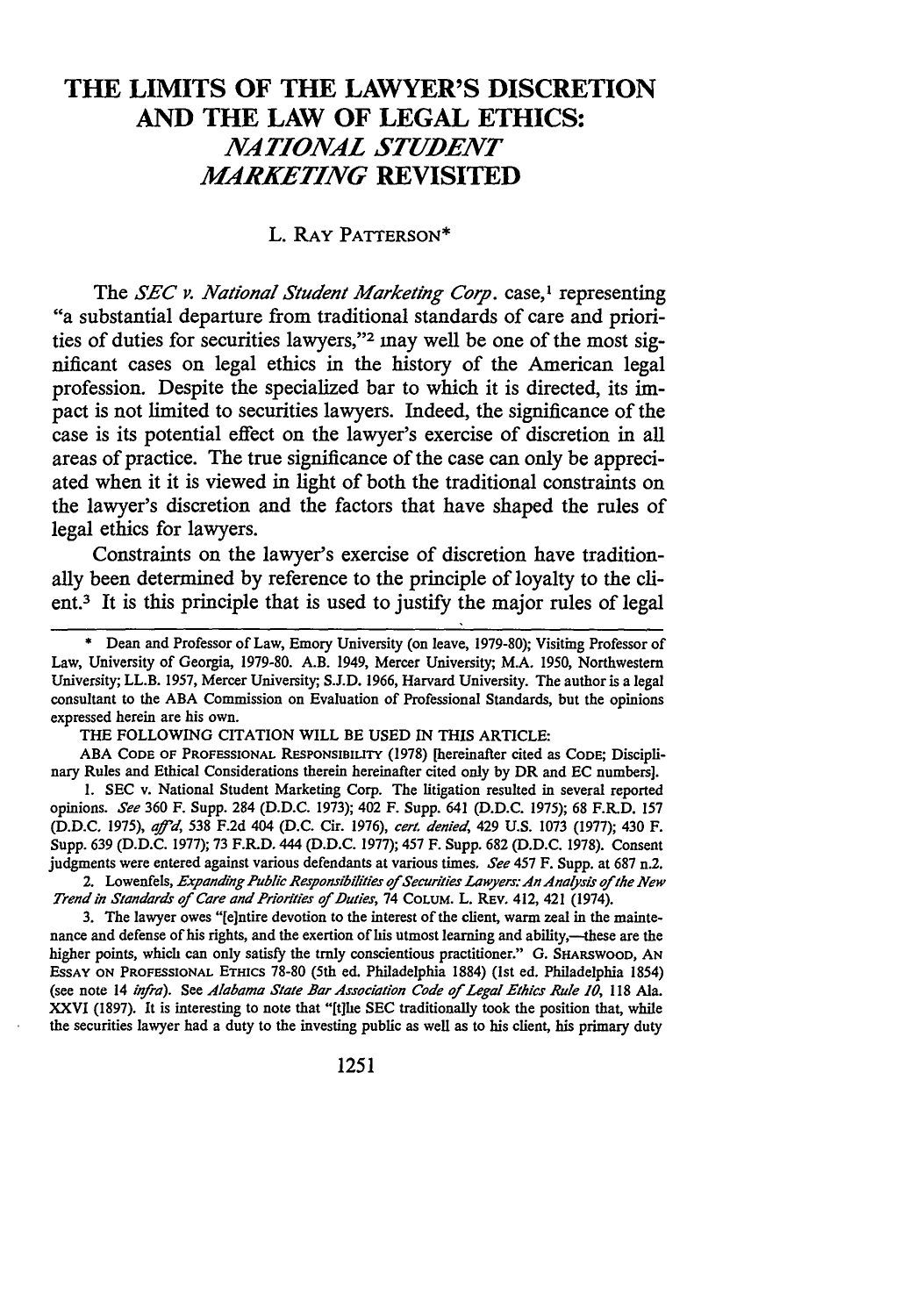# *DUKE LAW JOURNAL* **1252 [Vol. 1979:1251**

ethics, which deal with the duties to maintain the client's confidences and to avoid conflicts of interest.4 Whether this principle of loyalty developed as a result of these rules or vice versa, we cannot be sure. It is most likely that the development of these ethical rules was originally justified **by** vague reference to the principle of loyalty to the client that only later took definitive form. This is at least a reasonable guess in light of Wigmore's account of the development of the attorney-client privilege.5 In any case the chronology is not particularly important.

The important point is that the principle of loyalty and the rules it justifies are the product of three factors: the nature of the client, the role of the lawyer, and the legal process involved. In the adversary system of law administration, this naturally has meant that the rules of legal ethics have developed in response to the concerns generated **by** the lawyer, as advocate, representing an individual client in the judicial process. 6

*National Student Marketing* posed a situation in which none of these factors was present. The lawyers were not properly viewed as advocates, the clients were not individuals in the common sense meaning of the term, and the process in question was not judicial. The law-

**6.** The single most influential writing on legal ethics in this country is probably Sharswood's *Essay on Professional* Ethics, first published in 1854, in which he writes, "The responsibilities, legal and moral, of the lawyer, arise from his relations to the court, to his professional brethren, and to his client." G. SHARSWOOD, *supra* note 3, at 56. The following quote from Greenleafs *Evidence,* in justification **of** the attorney-client privilege, is relevant to the point: **"If** such communications were not protected, no man **. . .** would dare to consult a professional adviser, with a view to his defence, or to the enforcement of his right; and no man could safely come into a court, either to obtain redress, or to defend himself." I **S. GREENLEAF,** A TREATIsE **ON** THE LAW OF EVIDENCE § 238 (Boston 1842) (footnote omitted). The emphasis on the lawyer as advocate, of course, is carried through in the Alabama Code of Legal Ethics of 1887, the ABA Canons of Professional Ethics of 1908, and, to a lesser extent, the ABA Code of Professional Responsibility of 1969.

was owed to his client." Lowenfels, *supra* note 2, at 415 (citing American Finance Co., 40 S.E.C. 1043 (1962)).

*<sup>4.</sup> See* CODE Canon 4 (confidences), Canon 5 (conflict of interest), and Canon 7 (loyalty to client).

**<sup>5.</sup>** According to Wigmore, the privilege evolved over a long period of time, having begun during the Elizabethan period as a privilege of the attorney. VIII **J.** WIGMORE, EVIDENCE § 2290 (3d ed. 1940). It was limited at first to confidences "given for the purpose of securing aid *in* litigation, and in the *very litigation* in which they were given." *Id.* § 2294 (emphasis in original). The first stage of expansion was the extension of the privilege to other litigation; then it was applied "to communications made *in contemplation of a suit,* or even *after dispute had arisen* though not directly with a view to litigation." *Id.* (emphasis in original) (footnotes omitted). It was finally extended to "communications made in seeking *legal advicefor anypurpose* **....** " *Id.* (emphasis in original). This was the development of the privilege when it belonged to the lawyer, the privilege belonging to the client did not appear until the 1700s. That privilege "co-exist[ed] with the older one for half a century," *id.* § 2290, and passed "more tardily through an independent though parallel development," until it was definitely recognized in its modem form in 1873. *Id.* § 2294.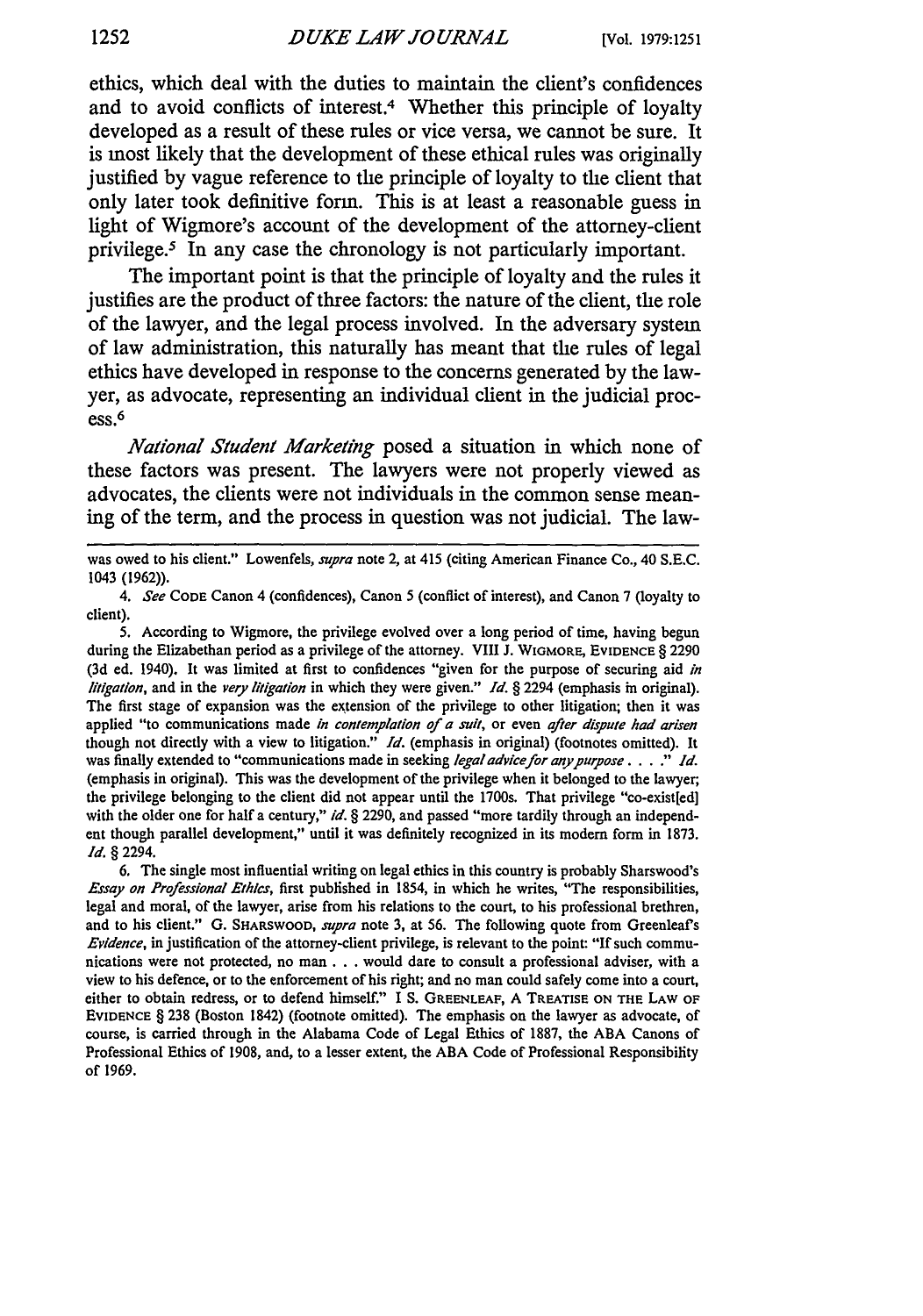yers in the case represented two corporations, National Student Marketing Corporation (National Student) and Interstate National Corporation (Interstate), in a merger transaction. The former was to be the surviving company. Interstate's shareholders were to exchange their shares for approximately **1,650,000** shares of National Student stock. The proxy material sent to solicit shareholder approval of the merger showed that National Student would have a **\$700,000** profit for a nine-month period deemed of special importance to the merger transaction. Just before the merger was to be closed, however, National Student's accountants submitted a comfort letter to the lawyers for both companies that adjusted the company's earnings to show a net loss for that period rather than a **\$700,000** profit. The lawyers declined to insist that the contents of the letter be published or that Interstate's shareholders be resolicited. Rather, the lawyers proceeded to consummate the merger.<sup>7</sup>

This case is unique **in** our legal history in that the factors that shaped the rules of legal ethics were not present in their traditional form. Thus, the case can be distinguished, and if it were an isolated phenomenon, it could be placed in its own pigeonhole to gather dust. Far from being an isolated phenomenon, however, it is the most dramatic example of the current revolution in the law of legal ethics<sup>8</sup> to be found in our case law. It is a case involving the right elements in the right place at the right time, and it serves as an exemplar of the changes taking place.9 Part of *National Student Marketing's* significance lies in

9. The *National Student Marketing* case was not a matter of chance. According to public statements of various commissioners, the action was deliberately brought by the SEC to enlarge the responsibilities of securities lawyers. Thus, in a widely quoted speech, Commissioner A. A. Sommer, Jr., said:

<sup>7.</sup> SEC v. National Student Marketing Corp., 457 F. Supp. 682 (D.D.C. 1978).

**<sup>8.</sup>** Only the term "revolution" adequately characterizes the developments in the law of legal ethics in recent years, beginning with **NAACP** v. Button, 371 U.S. 415 (1963), and continuing through Brotherhood of R.R. Trainmen v. Virginia, 377 U.S. **1** (1964) (legal services); United Mine Workers v. Illinois State Bar Ass'n, 389 U.S. 217 (1967) (legal services); United Transp. Union v. State Bar, 401 U.S. 576 (1971) (legal services); Goldfarb v. Virginia State Bar, 421 U.S. 773 (1975) (minimum fee schedules); Bates v. State Bar of Arizona, 433 U.S. 350 (1977) (advertising); Ohralik v. Ohio State Bar Ass'n, 436 U.S. 447 (1978) (solicitation); and *In re* Primus, 436 U.S. 412 (1978) (solicitation). In recognition of these and other developments, **ABA** President William B. Spann in August 1977 appointed a Committee (later Commission) on Evaluation of Professional Standards to consider what changes should be made in the ABA Code of Professional Responsibility adopted by the ABA House of Delegates only eight years earlier. *See* Patterson, Wanted: A New Code of Professional Responsibility, 63 A.B.A.J. 639 (1977).

I would suggest that all the old verities and truisms about attorneys and their roles are in question and in jeopardy-and, unless you are ineradicably dedicated to the preservation of the past, that is not all bad.

I would suggest that in securities matters (other than those when advocacy is clearly proper) the attorney will have to function in a manner more akin to that of the auditor than to that of the advocate.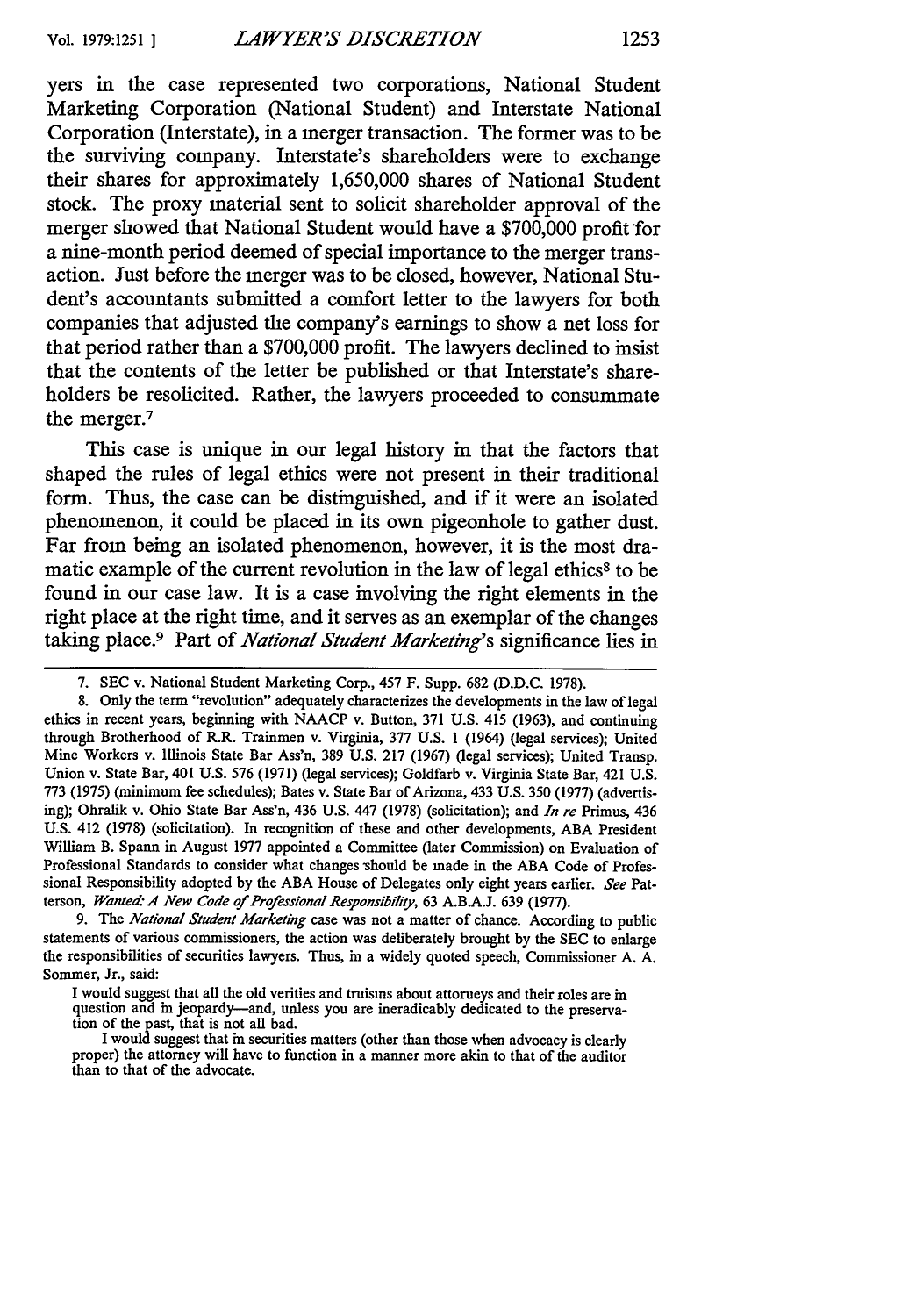the fact that it reveals one of the better kept secrets of the legal profession: the lawyer exercises an enormous amount of power under the guise of discretion to make decisions for the client, notwithstanding the fact that the client in theory retains the ultimate power of decision. Such a dramatic revelation of one of the mysteries of the profession will inevitably result in an increased demand for lawyers to be held accountable for the exercise of this power, and thus the limits of the lawyer's discretion can no longer be measured solely by the principle of loyalty to the client.

In the past, the general proposition was that what the client wanted was what the client got, and the lawyer was comfortable in relying on the principle of loyalty to justify the exercise of whatever discretion the desires of the client dictated. *National Student Marketing* demonstrates that efforts to limit the principle by rules requiring that the lawyer's loyalty, and thus his power of discretion, remain within the limits of the law have been less than wholly successful. Canon 7 of the Code of Professional Responsibility and the disciplinary rules thereunder notwithstanding, the probability that most lawyers still perceive the guiding principle to the exercise of discretion as loyalty to the client is very high. <sup>10</sup>

*National Student Marketing* thus runs counter to the mores of lawyers in the representation of clients, for it is based on the importance of the principle of candor to the tribunal, rather than loyalty to the client. Most startling, perhaps, is that this decision implies that the principle of candor is co-equal with the principle of loyalty to the client in resolving ethical problems. Moreover, the case implies a principle of fairness to opposing parties that also seems to rise to an equal status with the notion of loyalty to the client.

The notion that the propriety of a lawyer's conduct is to be determined by reference to co-equal principles of loyalty to the client, candor to the tribunal, and fairness to opposing parties represents a breakthrough in the law of legal ethics that will almost inevitably reshape the lawyer's responsibilities. While most persons may perceive the development as a restriction of the lawyer's power of discretion, the result may well be to reshape and enlarge that power, for *National Student Marketing* means that the lawyer in the future must exercise a degree of client control that has heretofore been deemed wholly incon-

Sommer, *The Emerging Responsibilities of the Securities Lawyer,* [1973-74 Transfer Binder] **FED.** SEc. L. REP. (CCH) 79,631, at 83,689. *See* Lowenfels, *supra* note 2, at 424-26.

<sup>10.</sup> The point is best demonstrated, perhaps, by the shock waves that the filing of the *National Student Marketing* complaint sent through the securities bar. *See* Hoffman, *On Learning of a Corporate Client's Crime or Fraud-the Lawyer's Dilemma,* 33 Bus. LAW. 1389, 1390 n.4 (1978).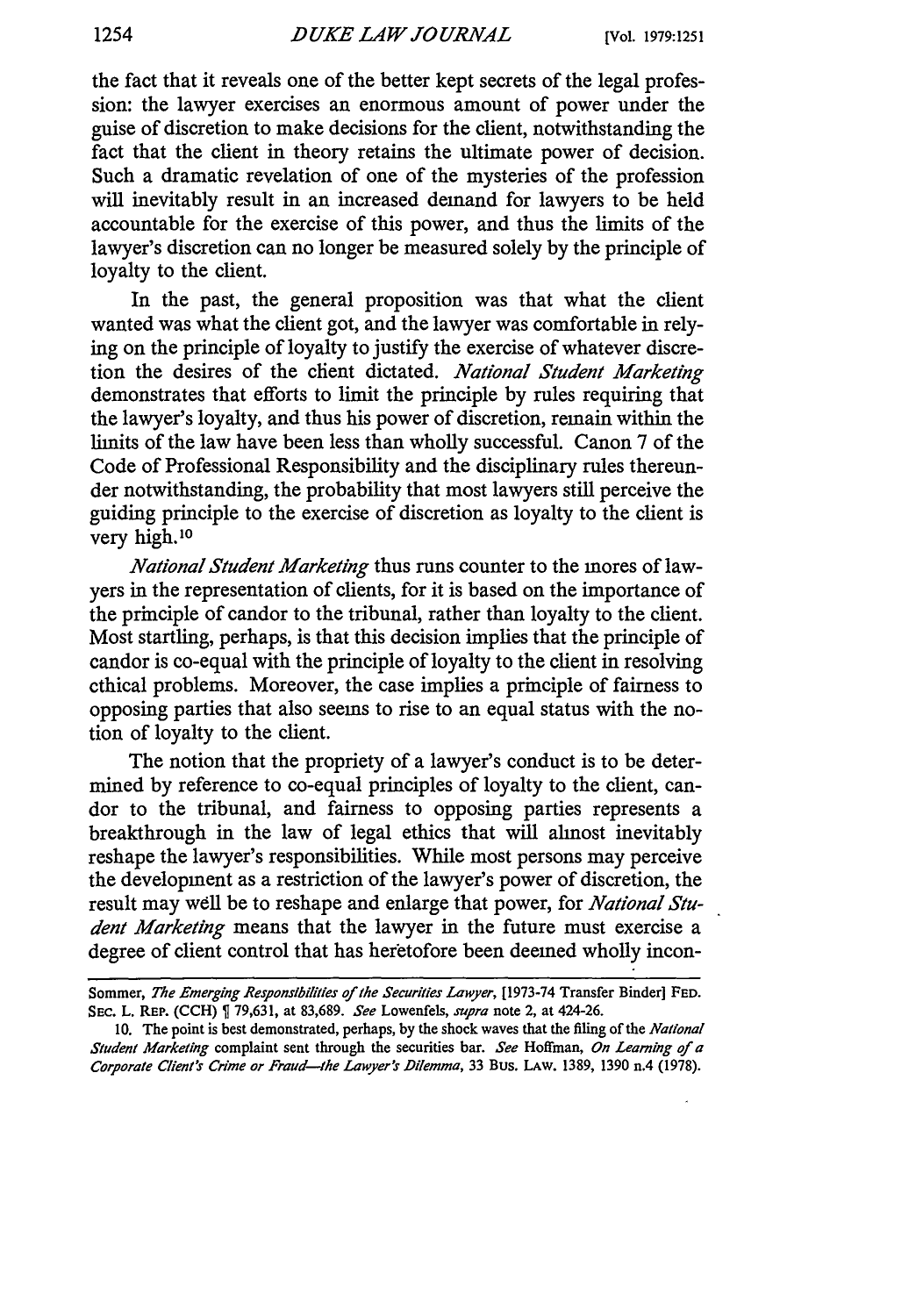sistent with the duty of loyalty to the client.<sup>11</sup>

This new perception of ethical priorities will in many instances call for the exercise of discretion in exquisitely difficult situations, for as *National Student Marketing* makes clear, rules of ethics are no longer interchangeable: the dictates of ethical rules will necessarily vary with the circumstances of each situation. The measure of candor that is appropriate for the lawyer in the role of courtroom advocate, for example, is not necessarily appropriate for the lawyer in the role of adviser to a client seeking administrative agency approval for conduct that will affect thousands of members of the public.

Even though the rules are distinct for each situation, the principles from which those rules are derived must be constant. The lawyer must be loyal to the client in the administrative and private legal processes as well as in the judicial process. The principle of candor to the tribunal is relevant whether the lawyer is before a court, an administrative agency, or an arbitration panel. The principle of fairness to others, including the opposing party, is essential if we are to maintain integrity in the administration of law.

The new approach to legal ethics presaged by *National Student Marketing* thus requires a rethinking of the limits on the lawyer's conduct and the law of legal ethics. The purpose here is to examine some propositions that may be relevant to the lawyer's exercise of discretion, propositions that are not necessarily new, but that may have a new meaning for the lawyer in light of current developments. The first proposition is that rules of ethics for the lawyer must be perceived as legal rather than moral, mandatory rather than discretionary. The second proposition is that the lawyer's rights and duties as lawyer when representing a client in relation to others are derivative: they are derived from the rights and duties of the client. The third and final proposition is that the limits of the lawyer's discretion in any particular case are determined by three factors: the nature of the client, the role of the lawyer, and the legal process involved.

*<sup>11.</sup> See, e.g.,* Commissioner Sommer's speech in which he stated:

<sup>[</sup>The lawyer] will have to exercise a measure of independence that is perhaps uncomfortable if he is also the close counselor of management in other matters, often including business decisions. It means he will have to be acutely cognizant of his responsibility to the public who engage in securities transactions that would never have come about were it not for his professional presence.

Sommer, *supra* note 9, at 83,689-90. Contrast this view with a classic statement of the lawyer's duty of loyalty: "His loyalty runs to his client. He has no other master **....** The lawyer's official duty, required of him indeed **by** the court, is to devote himself to the client. The court comes second by the court's, that is the law's, own command." Curtis, *The Ethics of Advocacy*, 4 STAN. L. REv. 3, 3 (1951).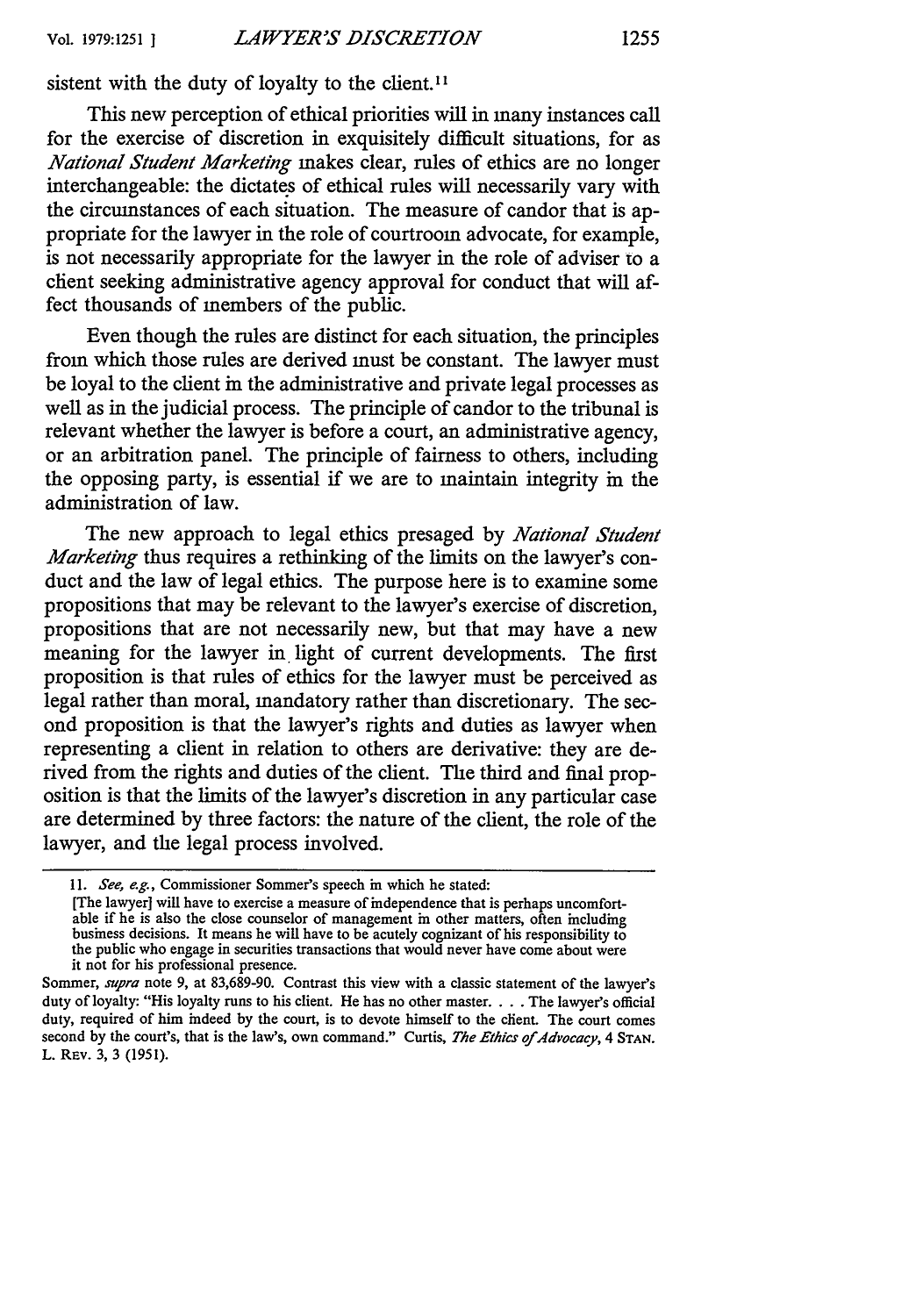#### I. THE **RULES** OF ETHICS AS **RULES** OF LAW

Since the promulgation of the Code of Professional Responsibility in 1969, the proposition that rules of ethics are legal, rather than merely moral, is no longer subject to much debate in theory.<sup>12</sup> The notion that the rules are discretionary rather than mandatory dies hard, however. The implications of history, in the form of Hoffman's *Ffty Resolutions* of the 1830s,13 Sharswood's *Essay on Professional Ethics* of the 1850s,14 the Alabama Code of Legal Ethics of the 1880s,<sup>15</sup> and the American Bar Association's Code of Professional Ethics of 1908,16 are not to be so lightly swept away by a document of the 1960s. Some doubt as to the mandatory nature of ethical rules unquestionably remains in the minds of most lawyers, a doubt that can have a debilitating effect at decision time. Only a firm conviction that the "rule" requiring conduct arguably contrary to human nature-such as a rule requiring a lawyer to inform on a client with whom he has a fiduciary relationship-is *law* will suffice to secure the consistent compliance of most lawyers. Had the lawyers in *National Student Marketing,* for example, felt bound by DR 7-102(A)(3) ("In his representation of a client, a lawyer shall not: . . . (3) Conceal or knowingly fail to disclose that which he is required by law to reveal"), they would have saved themselves and their clients much trouble. The proposition that rules of ethics are indeed law, then, is worth examining.

Part of the problem in clearly perceiving ethical rules as legal rules is that we place too heavy a burden on the term "ethics" by failing to distinguish the types of conduct that are the proper subject of mandatory rules. Thus, problems of the lawyer's conduct that we freely characterize as unethical span a wide spectrum, ranging from major violations of criminal statutes to minor breaches of rules of etiquette. Such a cavalier characterization is inappropriate. The lawyer's violation of the criminal law is a breach of an ethical, professional duty in much the same way that murder is a tort; the term "unethical" is a

<sup>12. &</sup>quot;The Disciplinary Rules, unlike the Ethical Considerations, are mandatory in character. The Disciplinary Rules state the minimum level of conduct below which no lawyer can fall without being subject to disciplinary action." CODE Preliminary Statement.

<sup>13.</sup> II D. **HOFFMAN,** A COURSE OF **LEGAL STUDY** 752-75 (2d ed. Baltimore 1836) (1st ed. Baltimore 1817).

<sup>14.</sup> G. SHARSWOOD, *supra* note 3. This work was originally published under the title "A Compend of Lectures on the Aims and Duties of the Profession of the Law, delivered before the Law Class of the University of Pennsylvania." The lectures were first given **in** 1854.

<sup>15.</sup> The Alabama Code of Ethics was written by Thomas Goode Jones and first adopted by the Alabama Bar Association in 1887. *See* H. DRINKER, **LEGAL** ETHICS 352 n.1 (1953).

<sup>16.</sup> The Canons of Professional Ethics, adopted by the House of Delegates of the American Bar Association in 1908, were superseded by the Code of Professional Responsibility on January 1, 1970.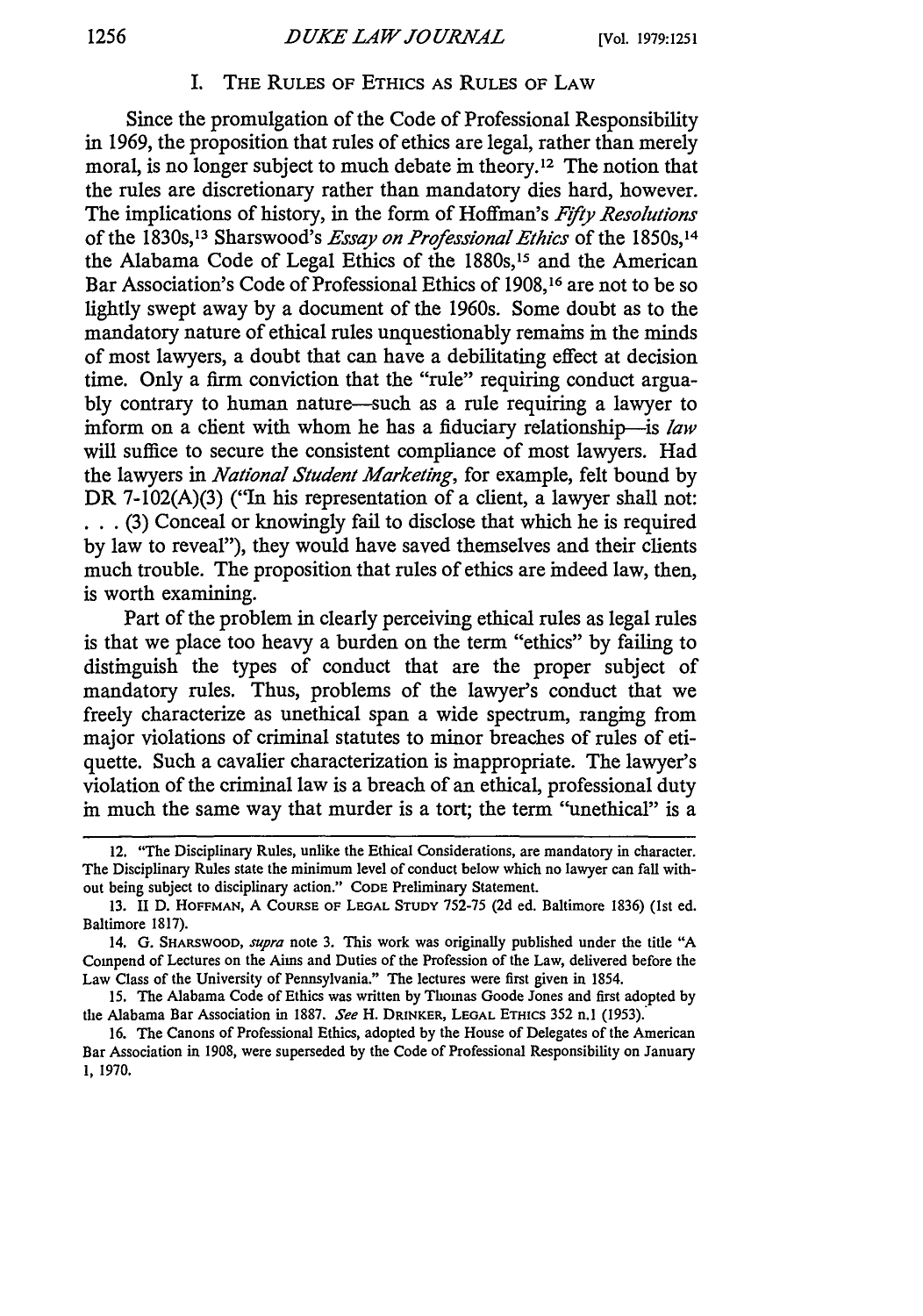very imprecise description of such conduct. The lawyer who embezzles a client's funds or aids a client in a scheme to bribe a public official is guilty of criminal conduct that raises no issues other than proof. Such problems can better be characterized as spurious ethical problems, thus avoiding any implication that they involve the lawyer's discretion. They are matters to be dealt with legally but not to occupy much space in the law of legal ethics.

At the other end of the spectrum are rules of manners, which are more important than many may suppose. Courtesy is the balm that often serves to soothe the frictions of human intercourse. The slight that precludes a settlement can be expensive indeed. Rules of etiquette, however, are genuine ethical rules only in the most subjective sense of the term, for manners are not a matter of moral choice as much as they are a reflection of personality.<sup>17</sup>

If we leave aside those situations involving crimes and manners, there are two major kinds of ethical problems for the lawyer in the representation of a client: those that arise out of interaction between the lawyer and the client, and those that arise out of the lawyer's action for the client in relation to others.

Most of the ethical problems arising out of the lawyer's interaction with the client will not pose difficult problems. The lawyer has a duty to be competent<sup>18</sup> and to keep the client informed, and that is that.<sup>19</sup> Rules involving these duties arise directly from the obligations assumed by the lawyer in agreeing to represent the client and are clearly proper subjects for rules of law. The chent's right to competent representation and the right to be informed, and the lawyer's correlative duties to be competent and to inform, are the ones least subject to compromise in the law of legal ethics.

The hard problems are those in the second category, those that result from the lawyer's action on behalf of the client in relation to others. These problems present a wide variety of difficult issues that range from the dramatic and tragic to the mundane and petty. In *Spaulding v. Zimmerman,20* for example, a rather old case, the lawyer for the defendant in a tort action arising out of an automobile accident faced a dramatic problem. Exercising commendable caution, he had

<sup>17.</sup> Rules of professional etiquette may, of course, take on substantive aspects. The Federal Rules of Civil Procedure, for example, may be viewed as rules of professional etiquette for the conduct of litigation.

**<sup>18.</sup> CODE** Canon **6** and DR **6-101.**

**<sup>19.</sup>** Although the Code does not include a separate provision on the lawyer's duty of communication with the client, the duty is obvious. It will be the subject of a separate rule in the document now being prepared **by** the Commission on the Evaluation of Professional Standards.

<sup>20.</sup> **263** Minn. 346, **116 N.W.2d** 704 **(1962).**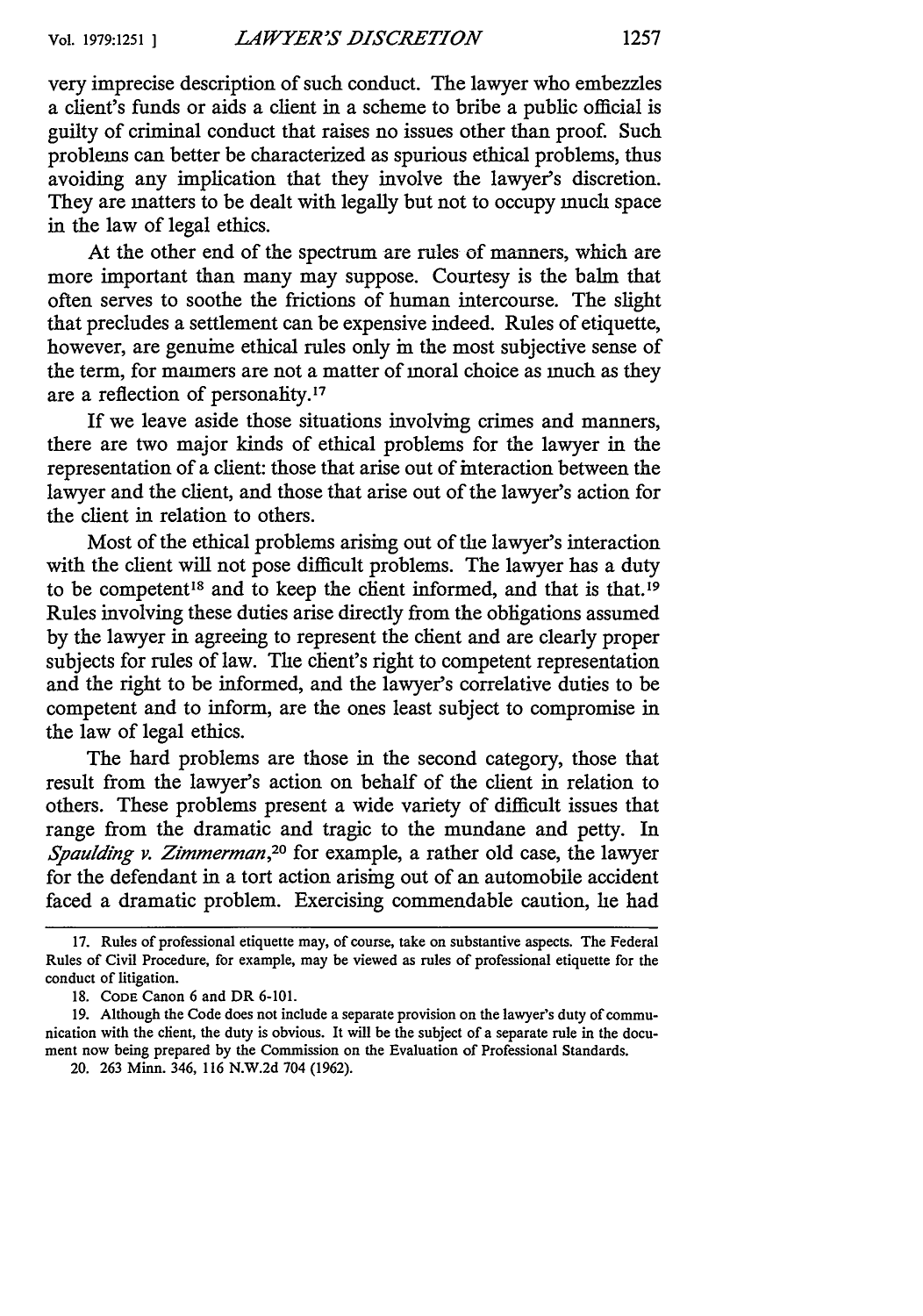the plaintiff, a teen-age boy, examined by a physician of his own choosing. Despite the fact that the plaintiff had been examined twice by his own doctor, the defendant's physician discovered for the first time that the young man had an aorta aneurysm, probably caused by the accident. The lawyer's choice was either to inform the plaintiff of the danger to his life and thereby increase the cost of settlement to the client, or to keep quiet and save the client some money. He chose to keep quiet. In *People v. Belge,2t* a more recent case with truly tragic overtones, the lawyer representing a man charged with murder had, using information gained from his client, sought and found the hidden body of the young woman his client had killed. When the victim's father asked the lawyer for information about his missing daughter's whereabouts, the lawyer declined to answer. On a more mundane level, in *Halloran v. Blue & White Liberty Cab Co.*,<sup>22</sup> plaintiff's lawyer in a tort action, thinking the defendant's business was incorporated, misnamed the defendant as a corporation. His opponent answered the complaint with a negative pregnant, thereby winning the case, if only temporarily.23 On perhaps the most petty level, lawyers engage in widespread abuse of discovery, including "the well-known tactic of producing volumes of documents in studied chaos, either to burden the opposition or to increase the possibility that a significant document will be overlooked between the helter and the skelter."24 Does a lawyer have a duty to turn over to the prosecutor real evidence of the client's guilt obtained from a third party?25 Does the lawyer for the vendor of realty have a duty to tell the vendee that his client is incompetent, and thus that the transaction can be voided?26

If the practitioner views rules of ethics as moral rules rather than legal rules, he perceives such problems as dilemmas. If the problem is a dilemma he has discretion in solving it, and he may choose to do so by means of an undesirable course of conduct. In fact, the duty of loyalty to the client encourages him to choose the undesirable course of conduct if it might benefit the client. Thus, in the *Spaulding* case, the lawyer chose to conceal life-threatening information because to reveal

<sup>21. 50</sup> App. Div. 2d 1088, 376 N.Y.S.2d 771 (1975), *aj'd,* 41 N.Y.2d 60, 359 N.E.2d 377, 390 N.Y.S.2d 867 (1976). For background on this case, see Comment, *LegalEthics: Confidentialiy and the Case of Robert Garrow's Lawyers,* 25 BUFFALO L. **REV.** 211 (1975).

<sup>22.</sup> **253** Minn. 436, 92 N.W.2d 794 (1958).

**<sup>23.</sup>** The case, involving approximately S1,000, was before the municipal court of Minneapolis four times and the Minnesota Supreme Court twice over a five-year period. **253** Minn. at 437; **92** N.W.2d at 795.

<sup>24.</sup> Umin, *Discovery Reform: A New Era or Business as Usual?,* 65 A.B.A.J. **1050,** <sup>1052</sup> (1979).

<sup>25.</sup> *See* Morrell v. State, **575** P.2d 1200 (Alaska 1978).

*<sup>26.</sup> See* Goerke v. Vojvodich, 67 Wis. 2d 102, 226 N.W.2d 211 (1975).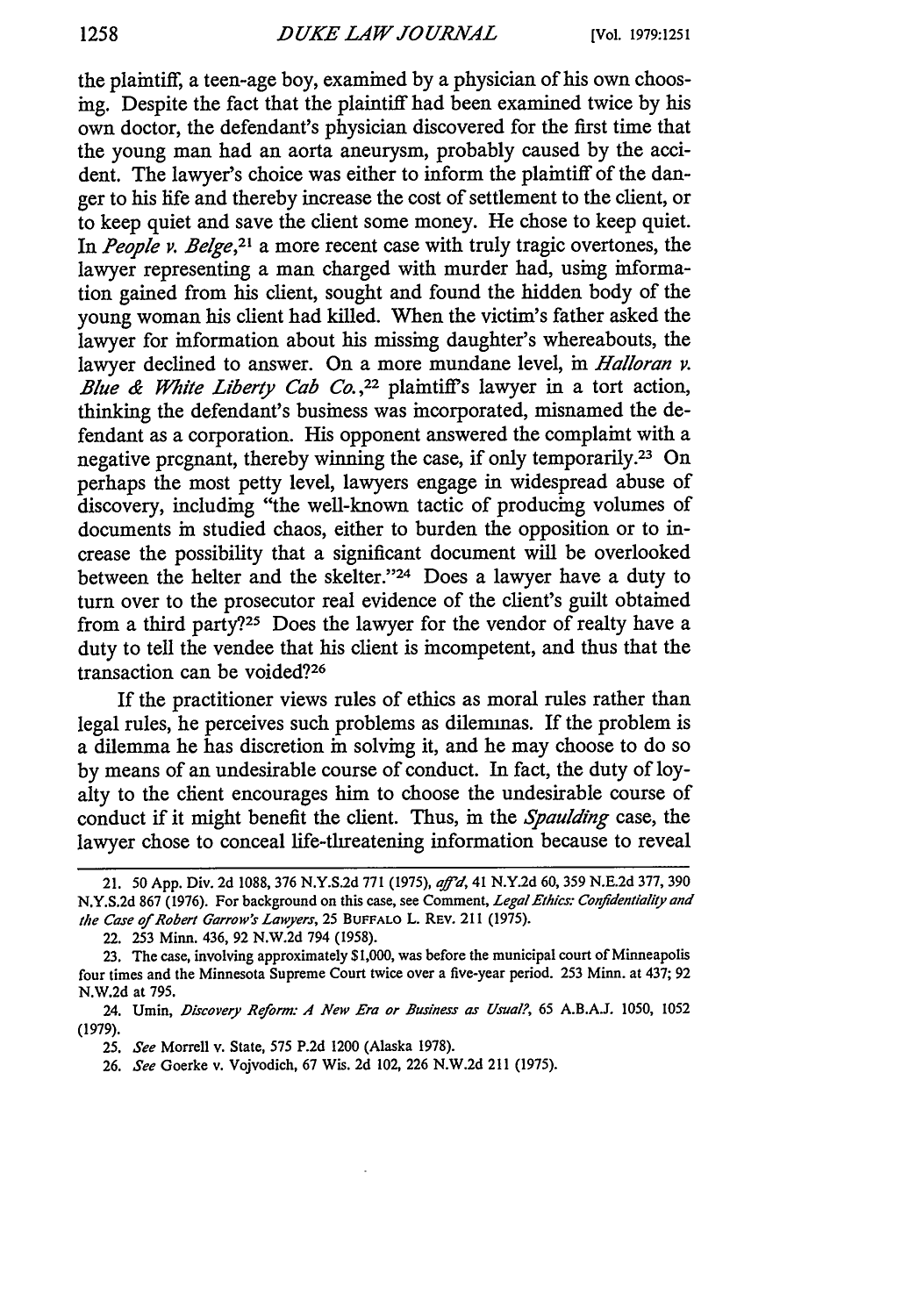it might have cost the client some money. Yet, at the time of the *Spaulding* case, Canon 22 of the Code of Professional Ethics provided, "[T]he conduct of the lawyer before the Court and with other lawyers should be characterized by candor and fairness." $27$  On the other hand, the lawyer in the *Belge* case perceived his obligation to maintain silence as mandatory rather than discretionary, for he was not relying on an ethical "rule," but rather on the attorney-client privilege, clearly a rule of law. While the result of this perception was undoubtedly distasteful, it was one mandated by law rather than encouraged by a desire to benefit the client. It poses, therefore, a "dilemma" clearly .distinguishable from that presented by the *Spaulding* case. In the Hal*loran* case, an inadequate perception of the legal quality of ethical rules is again apparent as the lawyer in that case chose to take advantage of his opponent's mistake even though it meant misleading the court and abusing the judicial process in violation of then applicable Canon 22.

The difficulty that the lawyers faced in the *Spaulding* and *Halloran* cases was that they believed they had no definitive rules of law to guide them. In both instances they made the wrong decision, one that cost their clients both time and money in more litigation and in final judgment. The situation in the *Be/ge* case was different, and the lawyer's decision not to reveal the information could be said to be correct in that it was sustained.<sup>28</sup> The more interesting point, however, is that all three cases involved essentially the same problem that the lawyer faced *in National Student Marketing:* the problem of communicating information detrimental to the client. Indeed, it is this issue that is almost invariably at the heart of those ethical problems arising when the lawyer is acting for the client in relation to another. Without the commandment of a legal, as opposed to an "ethical," rule, the lawyer is going to find it inordinately difficult to convey this kind of information to another. The extent of this difficulty is made apparent by a reading of Canon 4 of the Code of Professional Responsibility.<sup>29</sup>

To recognize rules of legal ethics as rules of law, however, is not sufficient. No matter how many ethical rules are made mandatory, the

**<sup>27.</sup>** ABA **CANONS** OF **PROFESSIONAL ETHICS** No. 22.

**<sup>28.</sup>** It is interesting to note that, despite its affirmance of the lower court's holding, the court felt compelled to state: "We believe that an attorney must protect his client's interests, but also must observe basic human standards of decency, having due regard to the need that the legal system accord justice to the interests of society and its individual members." 50 App. Div. 2d at 1088, 376 N.Y.S.2d at 772.

<sup>29.</sup> DR 4-I01(C), for example, provides: "A lawyer may reveal:. **.** .(3) The intention of his client to commit a crime and the information necessary to prevent the crime." The problem is the permissive "may." The inteut behind the provision apparently is to relieve the lawyer of the fear of professional sanction if he does reveal the information in these circumstances. This interpretation, however, still leaves the lawyer with the discretion not to reveal.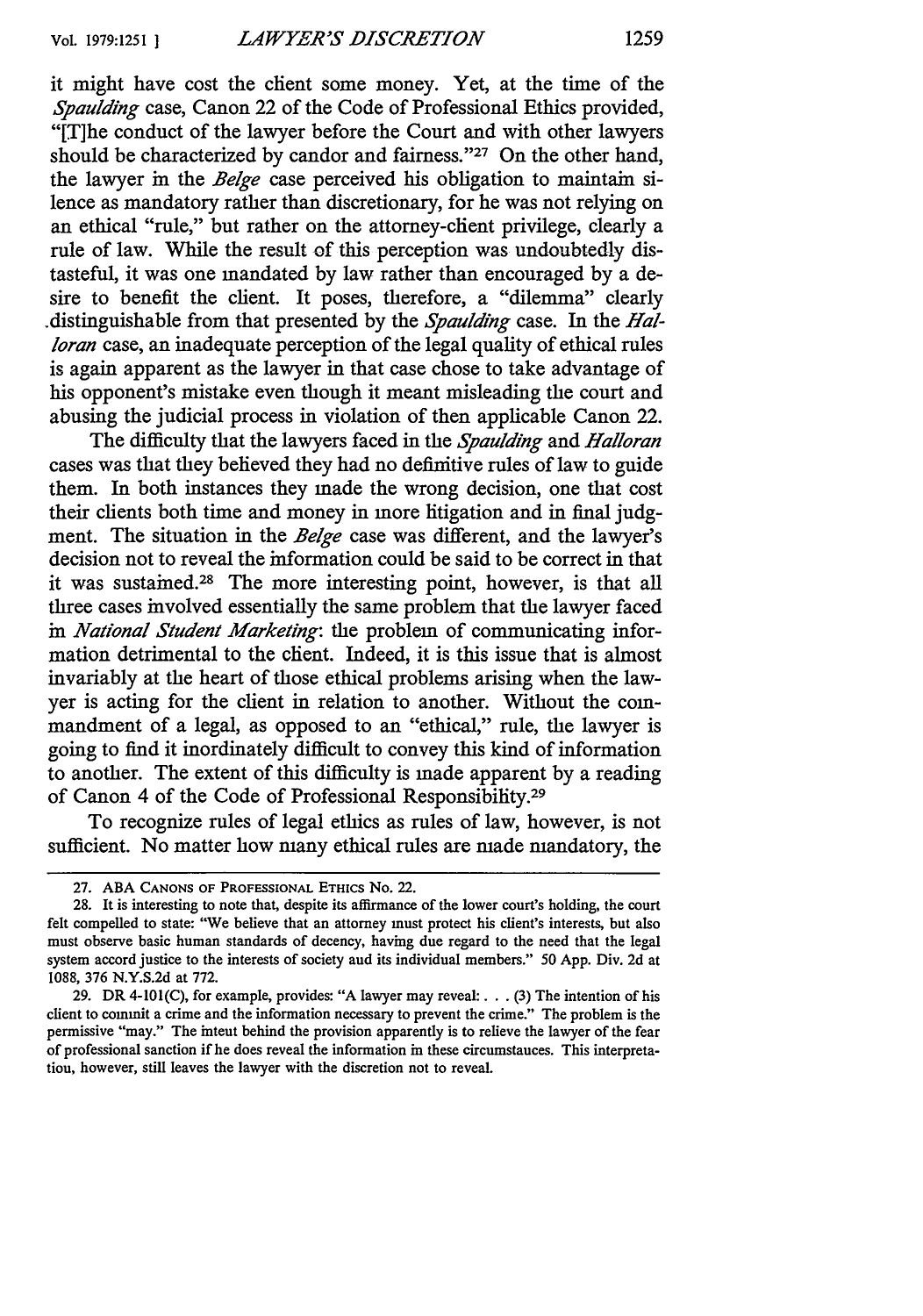lawyer will still have to exercise discretion in the representation of a client, for his basic function is to individualize the law for his client. To exercise his discretion wisely, he must understand the limits of that discretion. Helpful, if not essential, to this effort is an understanding of the derivative nature of his rights and duties as a lawyer.

## II. THE DERIVATIVE **NATURE** OF THE LAWYER'S RIGHTS **AND DUTIES**

The climax in the *National Student Marketing* scenario was the accountant's decision that the information showing a \$700,000 profit sent to the shareholders of both companies to secure approval of the proposed merger was a mistake, and that instead the information should have shown a loss for the period in question. Despite the potentially critical importance of this information, disclosure was avoided and the merger completed on the basis of inaccurate financial data.

In retrospect, this was a mistake, and the question is not where, but why, the lawyers went wrong. Since the client did not have a right to proceed in violation of the law, a reasonable guess is that the lawyers failed to recognize that their rights and duties in acting for the clients were derivative in nature, being dependent upon the rights and duties of their clients. The proposition is one that is obvious on reflection, but it is not one that has been given much thought.

The result in almost any case involving the propriety of a lawyer's conduct in acting for a client turns on whether the lawyer was exercising a right of the client. Thus, in the *Spaulding* case discussed above, the ultimate issue was whether the lawyer's client had a right to a court approved settlement without revealing the information about the plaintiff s aorta aneurysm. In the *Halloran* case, the issue was whether the lawyer's client had a right that the lawyer respond to the complaint with a negative pregnant, and in the *Belge* case, the issue was whether the client had a right that the lawyer keep his confidences.

The list could be extended indefinitely, particularly with cases involving the attorney-client privilege, for this is one area in which the proposition is manifest. The privilege belongs to the client, not to the lawyer.30 The lawyer's right not to reveal under legal compulsion is derived from the client's right not to reveal. The more interesting question, however, is why this awareness of the derivative nature of a lawyer's rights and duties has not been applied in analyzing other aspects of the lawyer's conduct.

The answer must be that the notion of loyalty to the client has

<sup>30.</sup> See note 5 supra.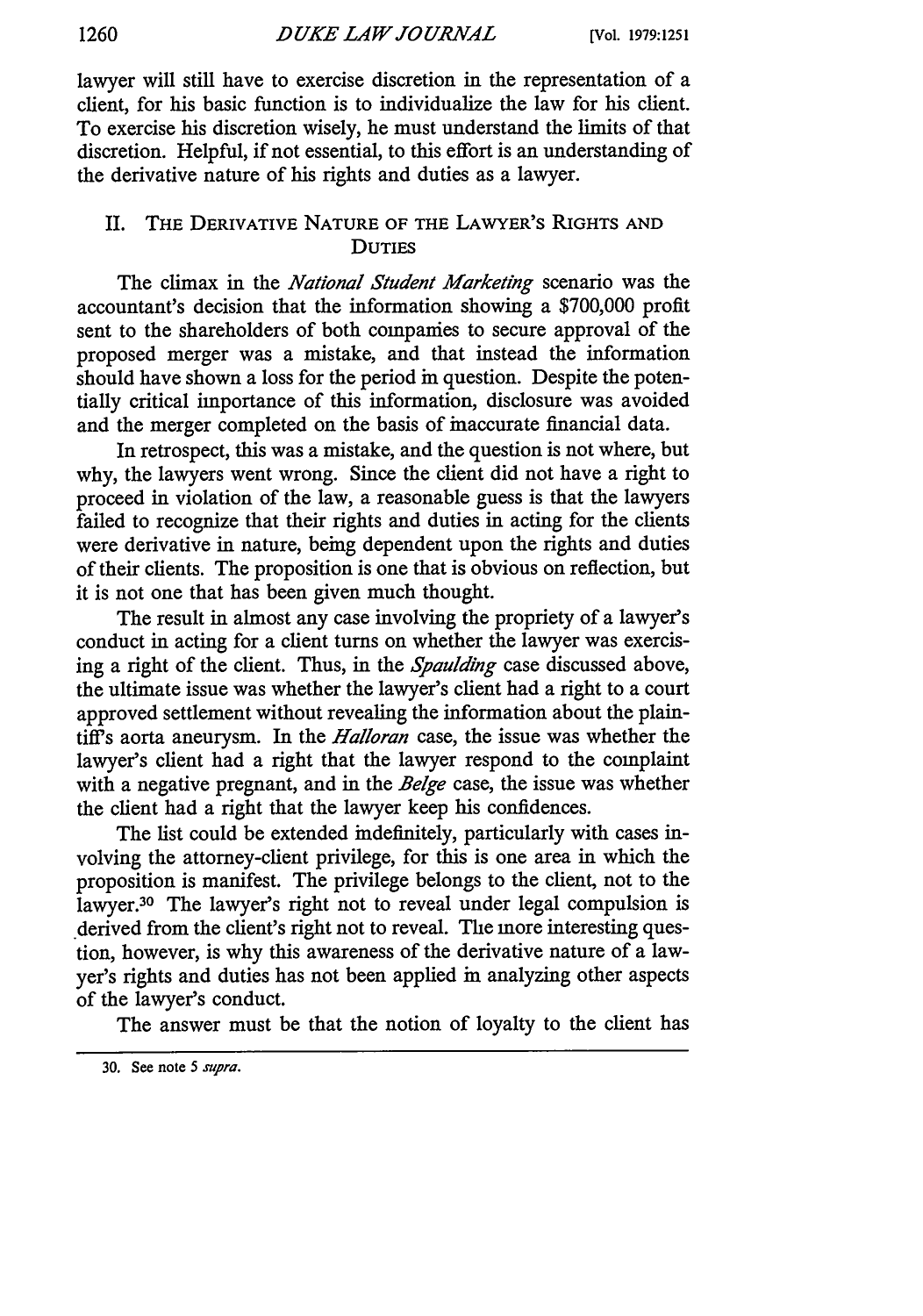been presumed to be the primary principle limiting the lawyer's conduct. The lawyer's relationship with the client has been deemed to be the determining factor in ethically perplexing situations. However, if we accept the proposition that the lawyer's conduct is guided by three principles-candor and fairness as well as loyalty-it then becomes clear that the lawyer has three, rather than one, relationships with which to be concerned: the determining factors include his relationships with the tribunal and with the opposing party as well as with the client. This would seem to mean that the lawyer's duties result in conflicting rights for him. Thus, if the lawyer has a duty of loyalty to the client, he seemingly has a right to be loyal to the client in preference to his duty of candor to the tribunal. Similarly, his duty of candor to the tribunal appears to give him a right to be candid to the tribunal in preference to his duty of loyalty to the client. The same follows from his duty of fairness to the opposing party, which seems to imply that he has a right to exercise such fairness in preference to his duty of loyalty to the client and his duty of candor to the tribunal.

This is confusion compounded, indicating that something is amiss. What happens to the proposition that the lawyer is a representative of the client whose primary duty is to protect the client's rights? The key here is the phrase, "the client's rights." The fault of the above analysis is the assumption that we are talking about the lawyer's rights and duties as if they were independent of the client's rights and duties. The fact is that the lawyer acts in a representative capacity—as an agent, not as a principal-and that the rights and duties involved belong to the principal rather than to the agent. Thus, when the lawyer is acting for the client, his rights and duties in relations with others are derivative in that they are derived from the rights and duties of the client.

The fact that the lawyer's rights and duties are derivative does not necessarily provide answers. The difficulty is that the rights and duties of the client are not always clear. There may be no rules of law defining those rights and duties in a given situation, or if such laws do exist, they may be ambiguous or even in conflict. If the latter situation is the case, it is the lawyer's job to interpret those legal rules and to harness the disorderly conduct of the relevant words. This undertaking, as well as deciding in the absence of rules, calls for the exercise of properly limited discretion.

#### III. **THE** LIMITS **OF THE** LAWYER'S DISCRETION

Discretion is the right to act autonomously within defined constraints. The constraints are not always clearly defined, however, and when this is the case, ascertaining the limits of the lawyer's discretion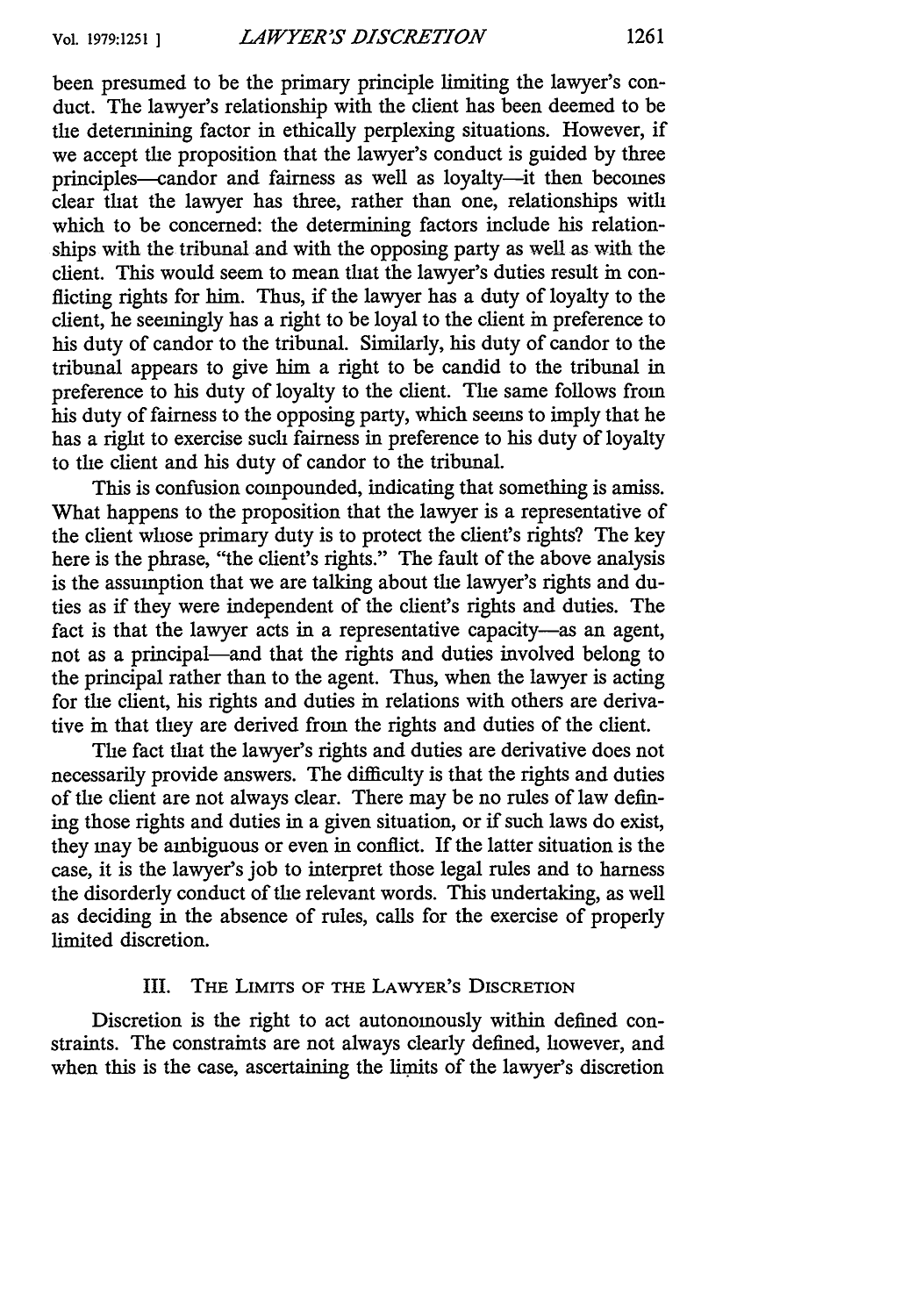involves two inquiries: What is the normal range of conduct permissible, and to what extent may, or should, the lawyer vary from that normal range of conduct?

A resolution of the first inquiry, even if wrong, obviates the necessity of addressing the second. One can assume, for example, that the lawyers in *National Student Marketing* perceived their conduct in proceeding with the merger as within the normal range of constraints, which they no doubt measured in terms of loyalty to the client. They were wrong. They did not realize their error, however, and thus did not reach the second issue to ascertain whether there was a basis for varying from the norm. The same is true of the *Spaulding* case, in which there was in fact a basis for varying from the normal conduct of not providing information gratuitously to the adversary. That basis, of course, was the fact that the information might have saved the adversary's life.

The range of normal conduct is determined in the first instance by the law defining the rights and duties of the client. Due to the lack of absolute certainty in the law, however, the rights and duties of the client are sometimes determined by factors other than rules of law.31 This is the lesson of EC 7-11 of the Code of Professional Responsibility, which reads:

The responsibilities of a lawyer may vary according to the intelligence, experience, mental condition or age of a client, the obligation of a public officer, or the nature of a particular proceeding. Examples include the representation of an illiterate or an incompetent, service as a public prosecutor or other government lawyer, and appearance before administrative and legislative bodies.<sup>32</sup>

As this language indicates, there are three factors other than the words of any rule that are relevant in determining the rights of the client and thus the constraints in the lawyer's discretion: the nature of the client, the role of the lawyer, and the legal process involved.

<sup>31.</sup> Rules of law, of necessity, are general and thus cannot always be properly applied even if the words of the law appear to dictate otherwise. This, of course, explains why the law contains so many exceptions to the rules. Consider the rule that an agreement purporting to release a party from liability procured by fraud may be set aside only if the consideration is tendered or returned. In dealing with this issue, one court concluded:

A release procured by fraud will be set aside, without tender or return of the consideration, when the releasor, because of conditions of poverty, is unable to meet the tender-orreturn requirement and the fraud remained undiscovered until after the consideration had been expended or otherwise pnt beyond the releasor's control.

Vickers v. Gifford-Hill & Co., 534 F.2d 1311, 1314 (8th Cir. 1976).

**<sup>32.</sup>** See also **EC 7-12:** "Any mental or physical condition of a client that renders him incapable of making a considered judgment on his own behalf casts additional responsibilities upon his lawyer."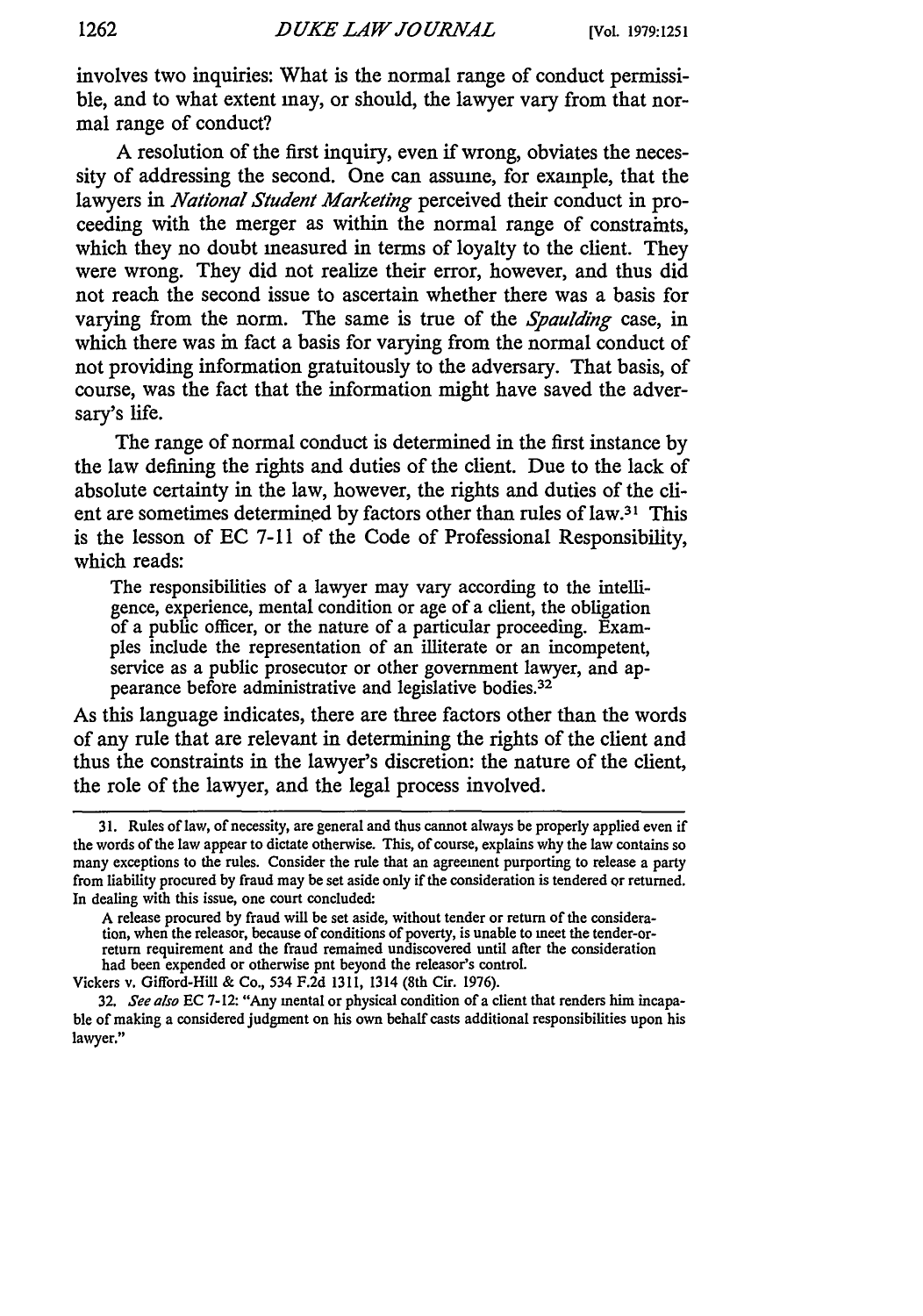# *A. The Relevance of the Nature of the Client.*

The lawyer's first and foremost concern is the interest of the client, and it is a truism that different clients have different interests. But we can go further and say that different clients in similar situations have different rights. The minor who enters into a contract, for example, has different rights from an adult who enters into a similar contract. Throughout the course of Anglo-American history, the law has distinguished persons in terms of legal rights and duties; these distinctions are based on biological, economic, and sociological differences and generally recognize conditions requiring legal rights beyond those accorded the more fortunate.

To the extent that the positive law makes these distinctions, they should present no problems for legal ethics; however, the rules of legal ethics do not for the most part take the distinctions into account. The paradigm of the client in the Code of Professional Responsibility is the mature, competent, and self-sufficient adult, and it is only in the ethical considerations, not the disciplinary rules, that there is any suggestion of a distinction. <sup>33</sup>

There seem to be two reasons for this. One is that the law of legal ethics is procedural, and it is procedural in a unique way. The lawyer in acting for the client exercises, and can exercise, only procedural rights of a client. He cannot, by definition, exercise the client's substantive rights, unless, of course, the client gives him a power of attorney. Whatever differences there may be in substantive rights, the uniformly held presumption is that procedural rights must be uniform.

The second reason is that the lawyer is concerned with securing and protecting the substantive rights of his client, and those rights, he assumes, are determined only by rules of law. It is this assumption that shaped the present Code of Professional Responsibility. But all rules of law contain implicit limitations and extensions and are subject to interpretation. Thus, the rights that a particular rule of law entails depend upon the context in which the rule is applied, and the context always includes the nature of the adversary. Consequently, the rights of one's client may be limited by the rights of the party with whom the client deals, despite the wording of a particular rule. The Code of Professional Responsibility is in error for failing to provide for this in its proscriptions.

The adversary system militates against this position, for the correlative duties it imposes remove the rationalization for the lawyer in pre-

<sup>33.</sup> EC 7-11 and EC 7-12 are not reflected in the Disciplinary Rules of Canon 7.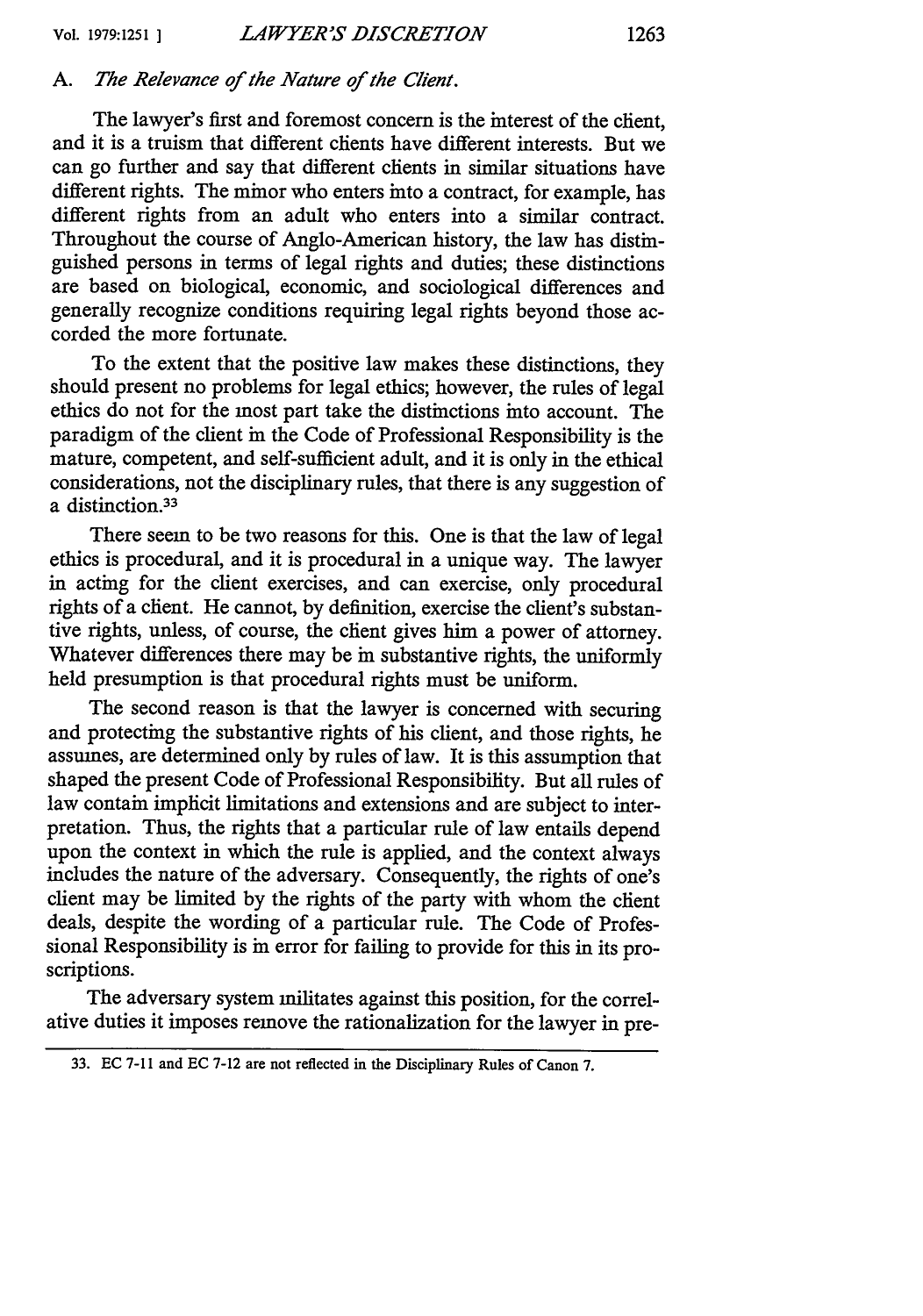paring one-sided adhesion contracts,<sup>34</sup> utilizing cognovit notes,<sup>35</sup> and misusing jurisdictional statutes,<sup>36</sup> to say nothing of refusing to correct misleading proxy material. Nevertheless, the point is useful in distinguishing the normal constraints on the lawyer's conduct and the permissible variations from those constraints in the exercise of the lawyer's discretion. The normal constraints are generally determined by the legal rights of the client as defined by substantive law; permissible variations from those constraints are determined by variations allowed under substantive law based on the nature of the client. Variations in substantive law necessarily include consideration of the nature of the person with whom the client is dealing.

The nature of the client thus has a direct relevance to the lawyer's exercise of discretion. For that reason, it is helpful to categorize the types of clients a lawyer may serve and to indicate briefly how, as their character changes, the lawyer's ethical decisionmaking takes on different dimensions. Apart from the mature, competent, and self-sufficient adult, there seem to be three categories of clients whose representation may create issues as to the scope of the lawyer's exercise of discretion, justifying at times variation from the normal range of conduct. These are the accused, the aberrant, and the artificial client.

The accused client---one charged with committing a crime---is a special type of client who is given many special rights not accorded civil clients. Such rights as the right against self-incrimination, the right to testify, the right to counsel, and the right to confront one's accuser are called into play. There are times when the existence of these constitutional rights places the lawyer in a quandary as to what he may or should do, for example, in the case of client perjury. The question posed by the prospect of client perjury is not whether constitutional rights should prevail over statutory duties-e.g., whether the right to counsel should prevail over the duty to testify truthfully-but rather what the constitutional right actually entails. Must, or may, a lawyer inform the court of the accused client's perjury? The question is not made easier by its proper identification, and it is one to which different courts have given different answers.37 This dilemma illustrates how the

<sup>34.</sup> *See, e.g.,* Hy-Grade Oil Co. v. New Jersey Bank, 138 N.J. Super. 112, 350 A.2d 279 (App. Div. 1975).

<sup>35.</sup> *See, e.g.,* D.H. Overmeyer Co. v. Frick Co., 405 U.S. 174 (1972); Swarb v. Lennox, 405 U.S. 191 (1972).

<sup>36.</sup> *See, e.g.,* Tickle v. Barton, 142 W. Va. 188, 95 S.E.2d 427 (1956).

<sup>37.</sup> *Compare* McKissick v. United States, 398 F.2d 342 (5th Cir. 1968) *and* State v. Henderson, 205 Kan. 231, 468 P.2d 136 (1970) *with* Lowery v. Cardwell, 575 F.2d 727 (9th Cir. 1978). *See also* United States v. Grayson, 438 U.S. 41 (1978); People v. Longuemire, 87 Mich. App. 395, 275 N.W.2d 12 (1979).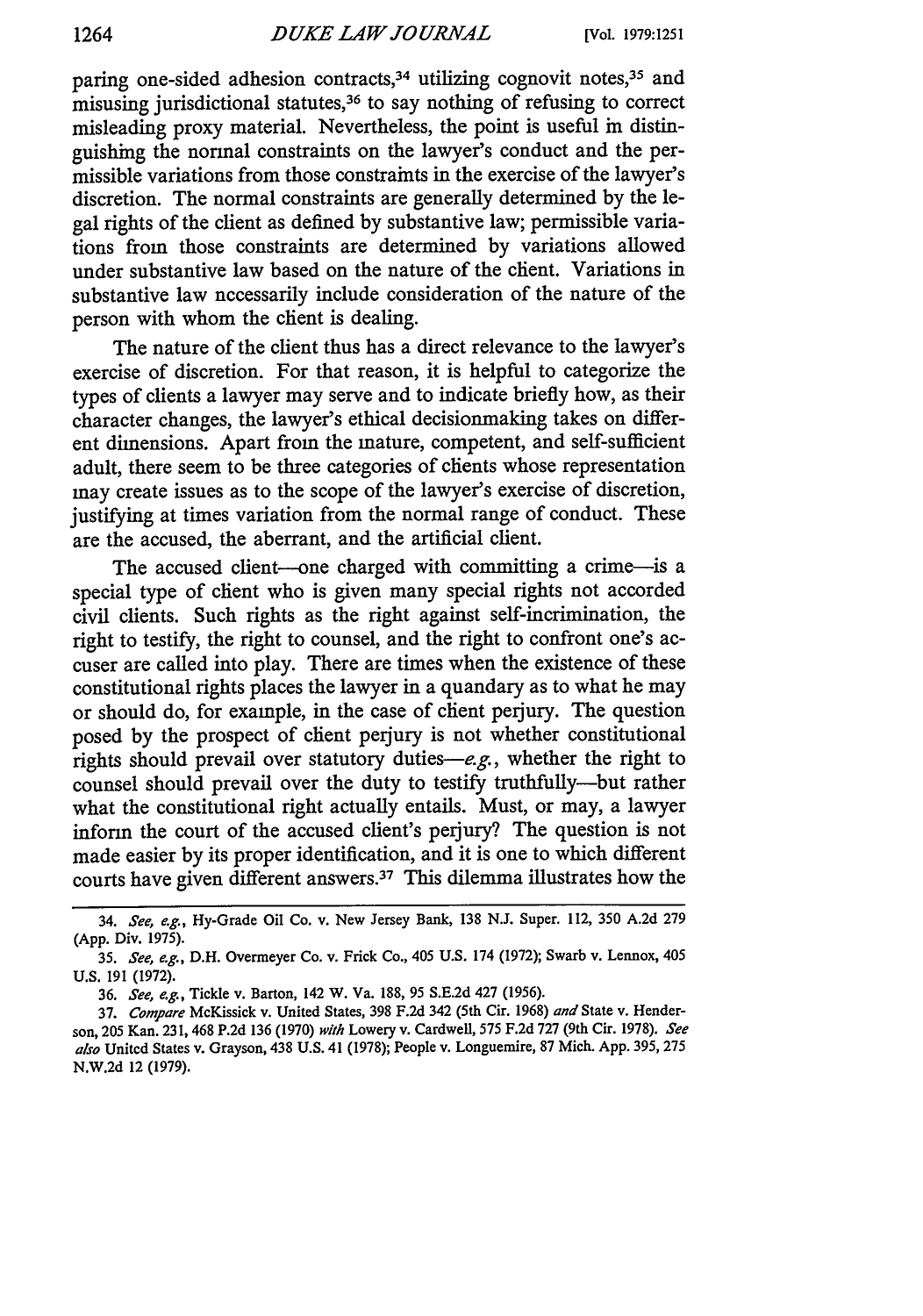nature of the client may influence a lawyer's ethical decision making, the factors relevant to that process being dictated purely by the unique considerations pertaining to the criminally accused client.

Aberrant clients, the second category, are those under a disability-e.g., the poor, the illiterate, minors, the mentally ill-whose disability distinguishes them significantly from the competent adult client that is the model for the Code of Professional Responsibility. If he is to represent such clients competently, the lawyer must have the discretion to vary from the normal range of permissible conduct. There may, for example, be occasions in which the lawyer must breach the client's confidences, not only to protect the client but to protect others as well. The lawyer whose client confesses to arson and confirms that he is a pyromaniac should not be precluded by the attorney-client privilege from providing that client with help.

Of all the categories of clients, the one that presents the most complex problems is the artificial client, the legal entity. The traditional notion is that the legal entity is itself the client,<sup>38</sup> but it is surely conceptually difficult for a lawyer to consider a legal fiction as his client. Rather, the lawyer for a corporation probably perceives the chief executive officer as his client and thus disregards the legal fiction. He may do so at his peril, as *National Student Marketing* suggests, for the fact is that the lawyer must serve the interests of the corporation.

When a lawyer is serving a legal entity, his duties and the proper measure of his discretion vary in one major respect from when he is representing a human client. When the lawyer is representing an individual, the relationship is usually viewed as one of agency, with the lawyer as the agent and the client as the principal who has the ultimate power of decision. Formally, the relationship seems identical when the lawyer represents an entity, but practically, when the client is a legal entity, the client cannot exercise the power of decision; it can only decide through agents. Thus in this situation the lawyer is an agent of a client, but an agent who can deal only with other agents of the client. Both the lawyer and the officers are agents of the corporation, and both have fiduciary duties to the corporation.

The lawyer's relationship with corporate officials is a relationship with them in their official, not their personal, capacities. In a sense the corporate officials are derivative clients of the lawyer, since their entitlement to the lawyer's services is derived from their corporate posi-

<sup>38. &</sup>quot;A lawyer employed or retained by a corporation or similar entity owes his allegiance to the entity and not to a stockholder, director, officer, employee, representative, or other person connected with the entity." EC 5-18.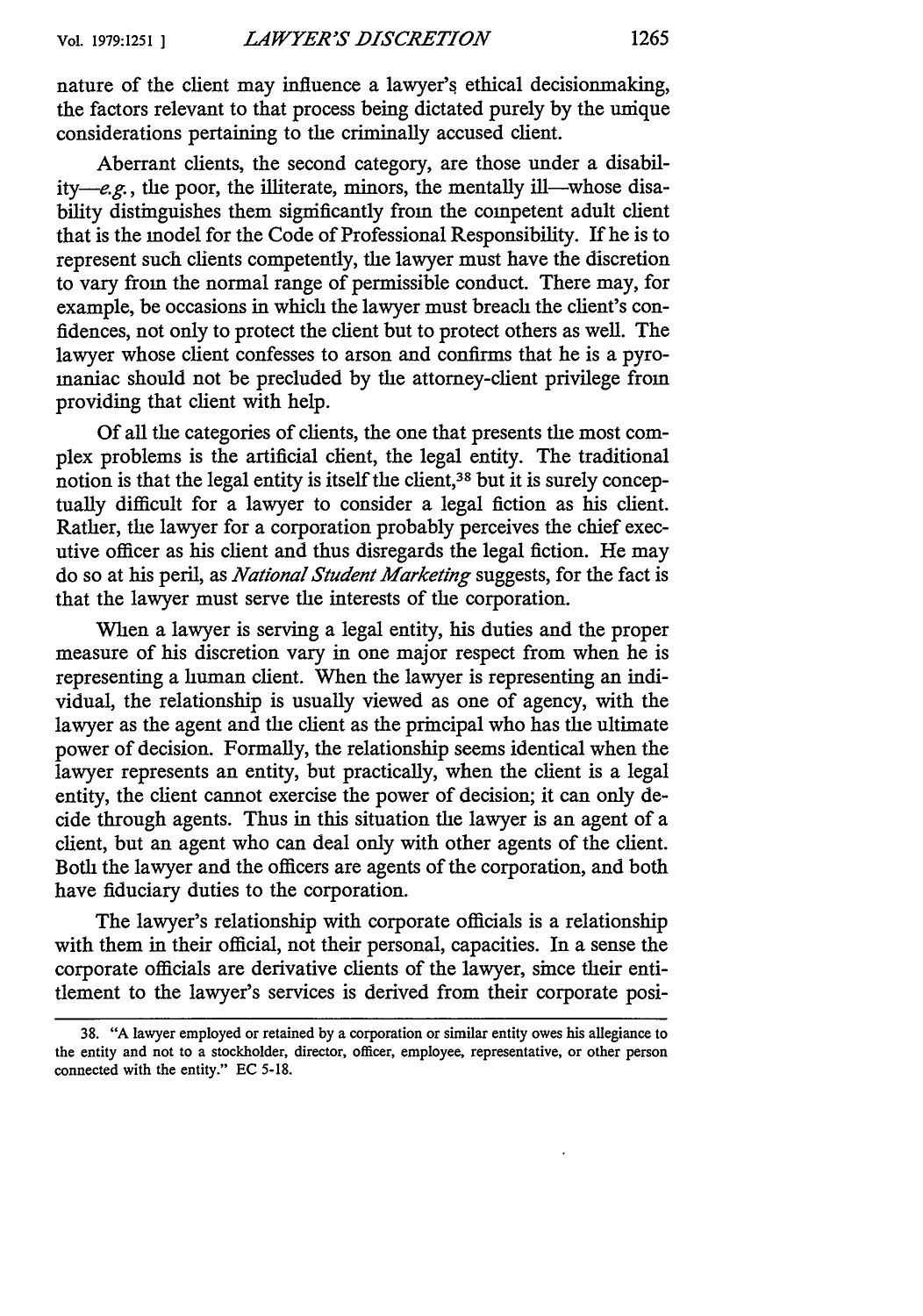tions.39 This means that the lawyer's duties to the corporate officials are determined **by** the officials' rights and duties as officials.

In the representation of a corporation, then, the lawyer has duties to the corporation independent of those to the corporate officials. This is one of the lessons of *National Student Marketing.* What those duties are and how they comport with the lawyer's duties to corporate stockholders, officials, and employees is a matter of law. The crucial point is that the individuals composing the corporate entity-the stockholders, the directors, and the officers-are governed **by** two bodies of law, the general law applicable to all and the special law applicable to them in their corporate capacities. It is this special law that gives the lawyer the discretion, indeed the duty, to vary his conduct when necessary from that which is appropriate when the client is an individual.

# *B. The Relevance of the Role of the Lawyer.*

The *National Student Marketing* case, by dealing with the lawyer's traditional role of adviser in a nontraditional way, suggests that the particular role of the lawyer is relevant in determining the limits of the lawyer's discretion. The role of the lawyer reflects the extent to which the client has delegated the care of his rights to the lawyer and is thus a measure of the lawyer's responsibilities. The problem is that courts have difficulty characterizing the roles of the lawyer beyond those of adviser and advocate. *Diversified Industries, Inc. v. Meredith40* is a case in point.

In *Diversified*, plaintiff Diversified, having learned of the possibility of misconduct on the part of its employees, asked the law firm of Wilmer, Cutler **&** Pickering to make an investigation and to report its

An analogous problem is that of a lawyer representing a trustee.

As a representative for the beneficiaries of the trust which he is administering, the trustee is not the real client in the sense that *he* is personally being served. And, the beneficiaries are not simply incidental beneficiaries who *chance* to gain from the professional services rendered. . **.** . The trustees here cannot subordinate the fiduciary obligations owed to the beneficiaries to their own private interests under the guise of attorney-client privilege . **. .** . In effect, the beneficiaries were the clients of Mr. Workman [the attorney] as much as the trustees were, and perhaps more so.

Riggs Nat'l Bank v. Zimmer, 355 A.2d 709, 713-14 (Del. Ch. 1976) (emphasis in original). 40. 572 F.2d 596 (8th Cir. 1977), *rehearing en bane,* 572 **F.2d** 606 (8th Cir. 1978).

**<sup>39.</sup>** The term "derivative client" has been used to describe the situation in which two persons other than the lawyer are involved. *See, e.g., In re* Dolan, 76 N.J. **1,** 384 A.2d **1076** (1978):

The derivative client is the client whose representation by the attorney derives from his participation in a transaction with the party who is the primary client of the attorney. The derivative client is the client to whom disclosure is made and from whom consent to the dual representation is sought.

*Id.* at 14 n.l, 384 A.2d at 1082 n.l (Pashman, J., concurring in part and dissenting in part). Except for the requirement of consent, a similar analysis would seem to apply when a corporate entity is the client.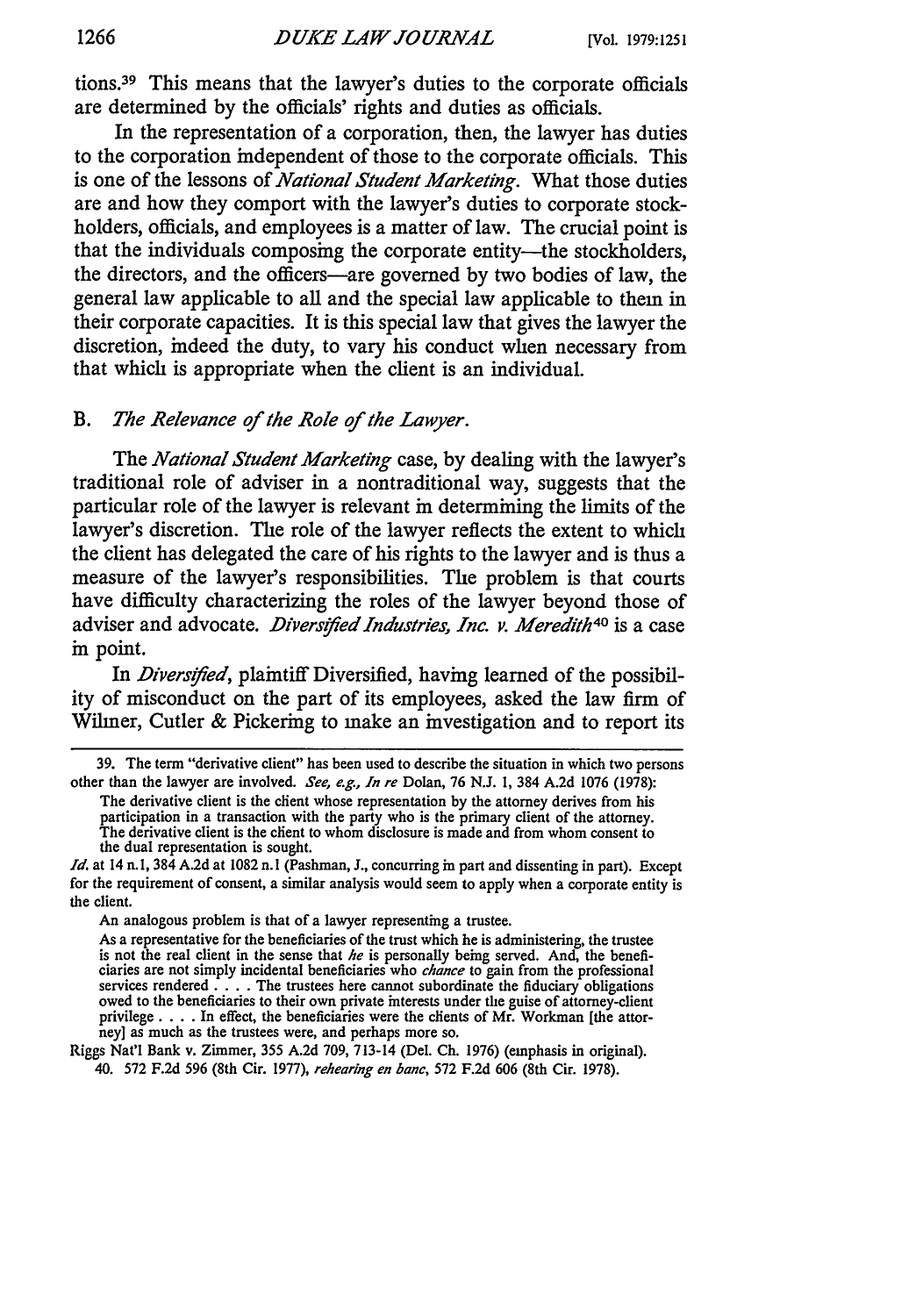finding to the Board of Directors. The concern was for a slush fund possibly used to bribe employees of customers, one of whom was the Weatherhead Company which subsequently brought an action against Diversified. In its action, Weatherhead sought to obtain the reports Wilmer, Cutler & Pickering made to the Board, a move that Diversified resisted, even to the point of seeking a writ of mandamus to overturn a district court order allowing discovery. The issue was whether the information fell within the lawyer-client privilege, and it turned upon the existence of a lawyer-client relationship between the law firm and Diversified. A sharply divided three-judge panel held that there was no lawyer-client relationship; on the en banc rehearing, this ruling was reversed, again with a strong dissent. The issue turned on the role of the law firm. Were the lawyers of the firm rendering legal services, or were they acting merely as investigators in a nonprofessional capacity?

The majority opinion on the en banc rehearing stated: "Here, the matter was committed to Wilmer, Cutler & Pickering, a professional legal adviser. Thus, it was prima facie committed for the sake of legal advice and was, therefore, within the privilege absent a clear showing to the contrary."<sup>41</sup> The dissenting judge concluded: "I am satisfied that Law Firm was not employed to provide legal services or advice. It was employed to make a factual investigation and business recommendations in such areas as the results of the investigation might suggest. And Law Firm did just that."42

The lawyer in *Diversified* obviously was not an advocate, and the efforts of the court to characterize his role as that of adviser indicates the influence the traditional roles of adviser and advocate continue to have on the thinking of judges. In fact, the lawyer has long performed other roles for the client. Thus lawyers have served not only as investigators or legal auditors<sup>43</sup> for their clients, but also as negotiators in business deals,<sup>44</sup> intermediators in resolving disputes between chents,<sup>45</sup> and private legislators in drafting legal documents. 46 Cases involving these varied roles, however, have almost always involved the applicability of the attorney-client privilege, and courts have based their deci-

46. *See, e.g.,* Heyer v. Flaig, 70 Cal. 2d 223, 449 P.2d 161, 74 Cal. Rptr. 225 (1969) (en banc).

<sup>41. 572</sup> F.2d at 610.

<sup>42.</sup> *Id.* at 614 (Henley, J., concurring in part and dissenting in part).

<sup>43.</sup> *See, e.g.,* Metalsalts Corp. v. Weiss, 76 N.J. Super. 291, 184 A.2d 435 (Ch. Div. 1962).

<sup>44.</sup> *See, e.g.,* Commercio E Industria Continental, S.A. v. Dresser Indus., 19 F.R.D. 513 (S.D.N.Y. 1956).

*<sup>45.</sup> See, e.g.,* Klemm v. Superior Court, 75 Cal. App. 3d 893, 142 Cal. Rptr. 509 (1977) (lawyer permitted to represent both parties in an uncontested divorce); *cf.* Ishmael v. Millington, 241 Cal. App. 2d 570, 50 Cal. Rptr. 592 (1966) (lawyer acted for wife at request of husband in divorce action and was held liable to wife for not protecting her interests).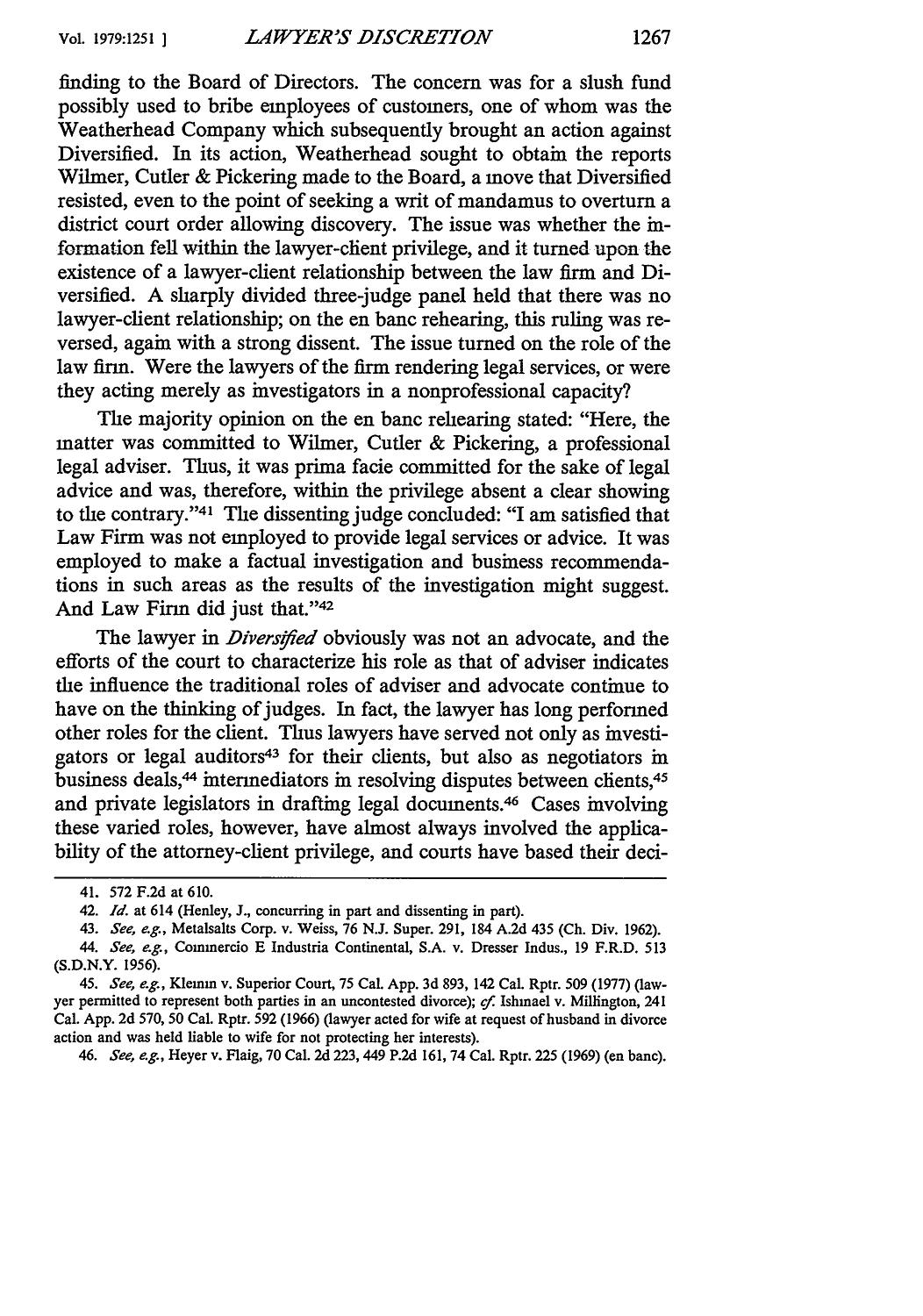sions solely on whether the lawyer was also acting as legal adviser. If he was, the privilege applies; otherwise the privilege may not be asserted.

Regardless of the policy considerations as to the applicability of the attorney-client privilege, holdings based on such a narrow ground are disturbing and possibly mischievous. They imply that the lawyerclient relationship is a unitary one, and they give rise to significant questions regarding the implications of this narrow view for the rules of confidentiality and conflicts of interest generally. If the dissent in the *Diversifed* case, for example, had prevailed, would Wilmer, Cutler & Pickering be precluded from suing *Diversfted* for another client in a related matter? If a lawyer who negotiates a business agreement for a client is held not to be acting as a lawyer, may he then sue the former client for a breach of the resulting contract? To ask these questions is to answer them, for even if the lawyer does not act as legal adviser or advocate, the fact is that these relationships involve a significant interaction between the lawyer and the client.

The problem is thus one of more than theoretical interest; as the disparate roles of the lawyer become increasingly identified and recognized, they will become increasingly important as a factor in measuring the lawyer's exercise of discretion, both for the lawyer and for the court. Consequently, it may be helpful to re-examine the nature of the lawyer-client relationship in light of these roles.

The traditional characterization of the relationship of the lawyer and client as one of agency, with the client as the principal and the lawyer as the agent, is sound as a general proposition. It is, however, too simplistic; different roles of the lawyer make the agency designation alone inadequate. When the lawyer acts as legal adviser, for example, he is more like an independent contractor than an agent. He does not act for the client in relation to others, but deals directly with him. This distinction has important implications, providing as it does a separate basis of responsibility for the lawyer. The liability of the lawyers in *National Student Marketing,* for example, was based on the fact that their role gave them independent responsibility for their actions separate and apart from the wishes of the client. The other side of the coin is that the designation may be important to the client if, for example, there is a question of vicarious liability involved. Is the client liable on the basis of the doctrine of *respondeat superior* for the lawyer's defamatory statements made about the plaintiff in advising the client? At least one case has held that the client is not liable, because the lawyer's role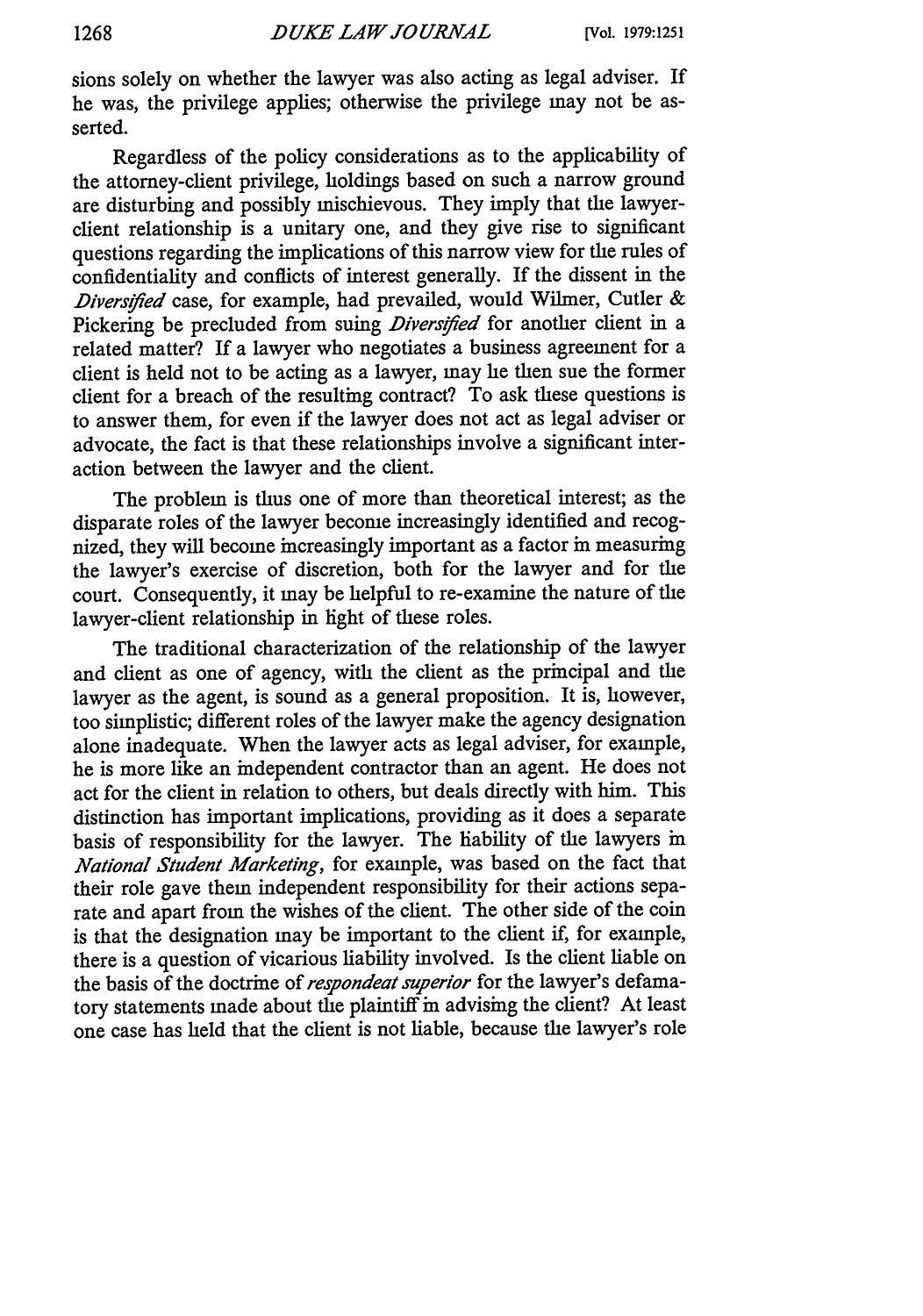in advising the client was that of independent contractor.<sup>47</sup>

When the lawyer acts as advocate, he is an agent of the client, but he is a special agent for a limited purpose<sup>48</sup> who is not wholly subject to the will of the client. As to tactical matters in a trial, for example, the lawyer, not the client, has the right to make the decisions.<sup>49</sup> Moreover, as an officer of the court, the lawyer has duties to others than the chent: the duty of candor to the tribunal and of fairness to the adversary.

The nontraditional roles result in a different kind of relationship that more nearly comports with the term "agent." As negotiator, the lawyer fulfills all of the requisites of an agent since he is in effect a surrogate for the chent. When the lawyer acts as an investigator or legal auditor, an intermediator, or a private legislator, however, his position takes on many of the characteristics of an independent contractor. Even so, the client in these situations retains the ultimate power of decision; the lawyer's rights and duties in these roles are more directly derivative of the client's rights and duties than those assumed in the lawyer's role as adviser or advocate. Although the word "attorney" carries much excess baggage, it is the most useful term to designate these roles: an attorney is "an agent or substitute, or one who is appointed or authorized to act in the place or stead of another."50 The word, however, has become too well identified as a synonym for lawyer. The term "agent" in the sense of legal agent may thus be the most appropriate, if not the most accurate, term to designate the capacity of the lawyer in these roles. The term "agent" does serve to distinguish the lawyer in fulfilling these functions from the lawyer as adviser or advocate. More importantly, it provides the courts with a basis for avoiding the fiction that no lawyer-client relationship exists in these situations.

Distinctions between the various roles of the lawyer are to some extent artificial. Occasionally the roles exist in isolation,<sup>51</sup> but in most cases the lawyer will serve the client as advisor and legal agent in various capacities, and as advocate as well. To reject the significance of distinguishing the roles on this ground is to miss an important point, however: while the lawyer may serve in all the roles for a single client

<sup>47.</sup> Williams v. Burns, 463 F. Supp. 1278 (D. Colo. 1979).

<sup>48. &</sup>quot;The attorney [as advocate] is in effect a special agent limited in duty to the vigilant prosecution and defense of the rights of the client and not to bargain or contract them away." Northwest Realty Co. v. Perez, 80 S.D. 62, 65, 119 N.W.2d 114, 116 (1963).

<sup>49.</sup> Stricklan v. Koella, 546 S.W.2d 810 (Tenn. App. 1976).

**<sup>50.</sup>** BLACK'S LAW DICTIONARY **117** (5th ed. 1979).

*<sup>51.</sup> See, e.g.,* Diversified Indus., Inc. v. Meredith, 572 F.2d 596 (8th Cir. 1977) (investigator); Phillips v. Delaware Power & Light Co., 194 A.2d 690 (Del. Super. Ct. 1963) (adviser); Metalsalts Corp. v. Weiss, 76 N.J. Super. 291, 184 A.2d 435 (Ch. Div. 1962) (investigator).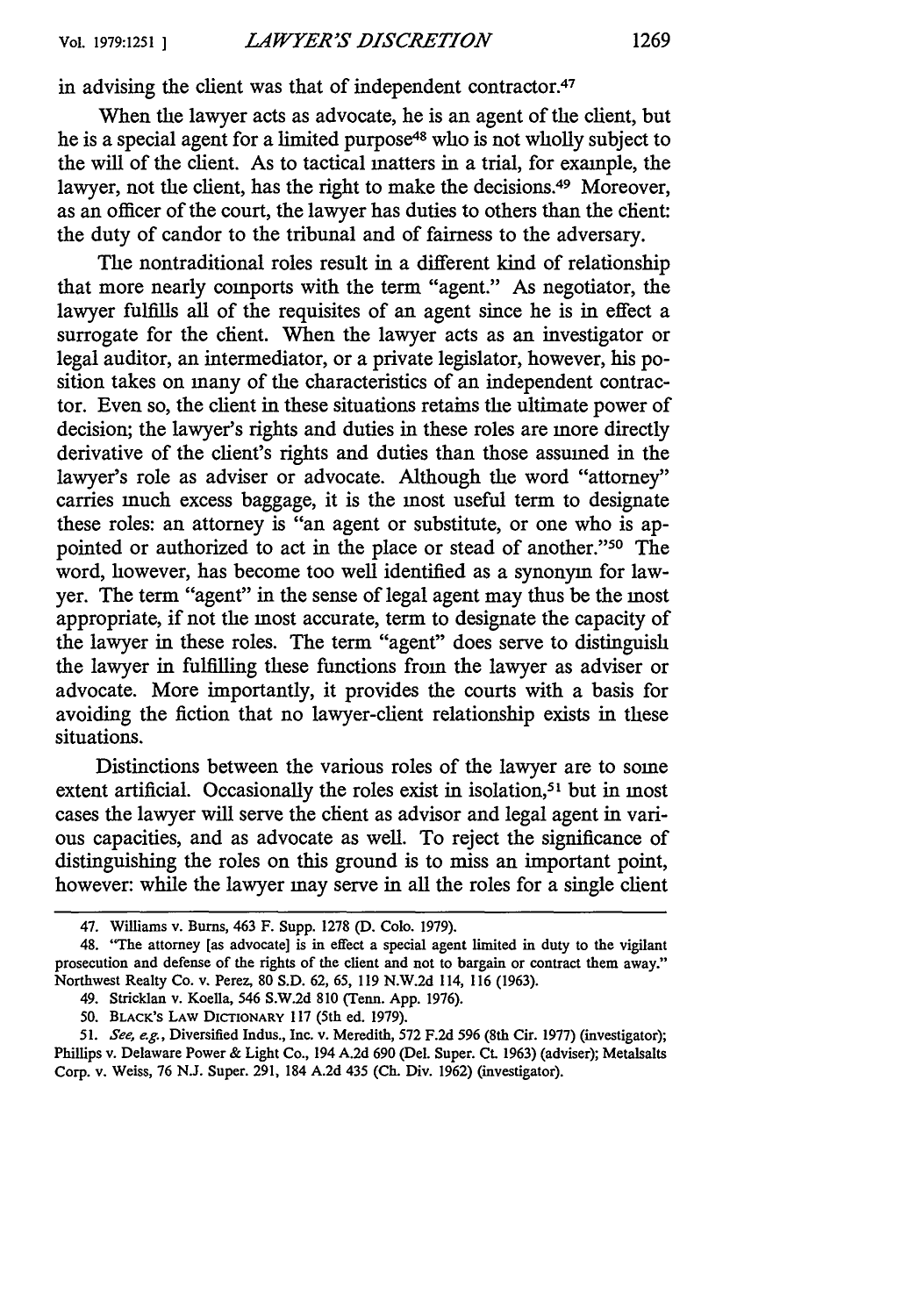at one time or another, he does not do so at the same time. Thus, the important issue is the identification of the role played by the lawyer at the time of the conduct in question. There is, for example, a significant question whether a lawyer serving as courtroom advocate for an accused client should reveal the client's perjured testimony to the court, thus precluding its admission into evidence; there is no question whether the lawyer, acting as pre-trial adviser, may advise his client to commit perjury.

### *C. The Relevance of the Legal Process.*

The legal process in which the lawyer is engaged plays a significant role in determining the outer constraints of the lawyer's power of discretion. In the administrative process, for example, the lawyer may have to provide information detrimental to the client that he would not have to provide in the judicial process. Deciding what is proper in each instance will certainly not be easy. An adequate test to determine the appropriateness of lawyer conduct would seem to be whether, given the functional purpose of the process involved, the proposed conduct will corrupt the integrity of that process. The result in *National Student Marketing* would appear to support the use of such a test. The conduct of the lawyers in that case clearly violated the integrity of the administrative procedures of the Securities and Exchange Commission. As a result, the lawyers' conduct was properly condemned.

The major ethical problem in relation to each legal process is that of the lawyer's candor; the difficulty is in determining the limits of the lawyer's duty to tell the truth. The key here is the concept of reliance. In each of the legal processes with which the lawyer is concerned, a different degree of reliance upon the lawyer's candor is reasonable. The administrative process, for example, is a loosely structured, dutyoriented process established for the purpose of administering law for the benefit and protection of the public. In contrast, the judicial process is a highly structured, rights-oriented process designed to provide persons an institutional setting to resolve their disputes. The private legal process, in further contrast, is an unstructured process that enables citizens to make their own law, resolve their own disputes, and give order to their private affairs without governmental intervention.

The notions of evidence and proof may be used to determine the degree of candor appropriate to each of these three processes. Evidence is a proposition of fact in partial support of a conclusion; proof is a proposition in complete support of a conclusion. A proposition of evidence, then, is meant to induce partial reliance; it is to be considered along with other propositions in determining the proper conclusion. A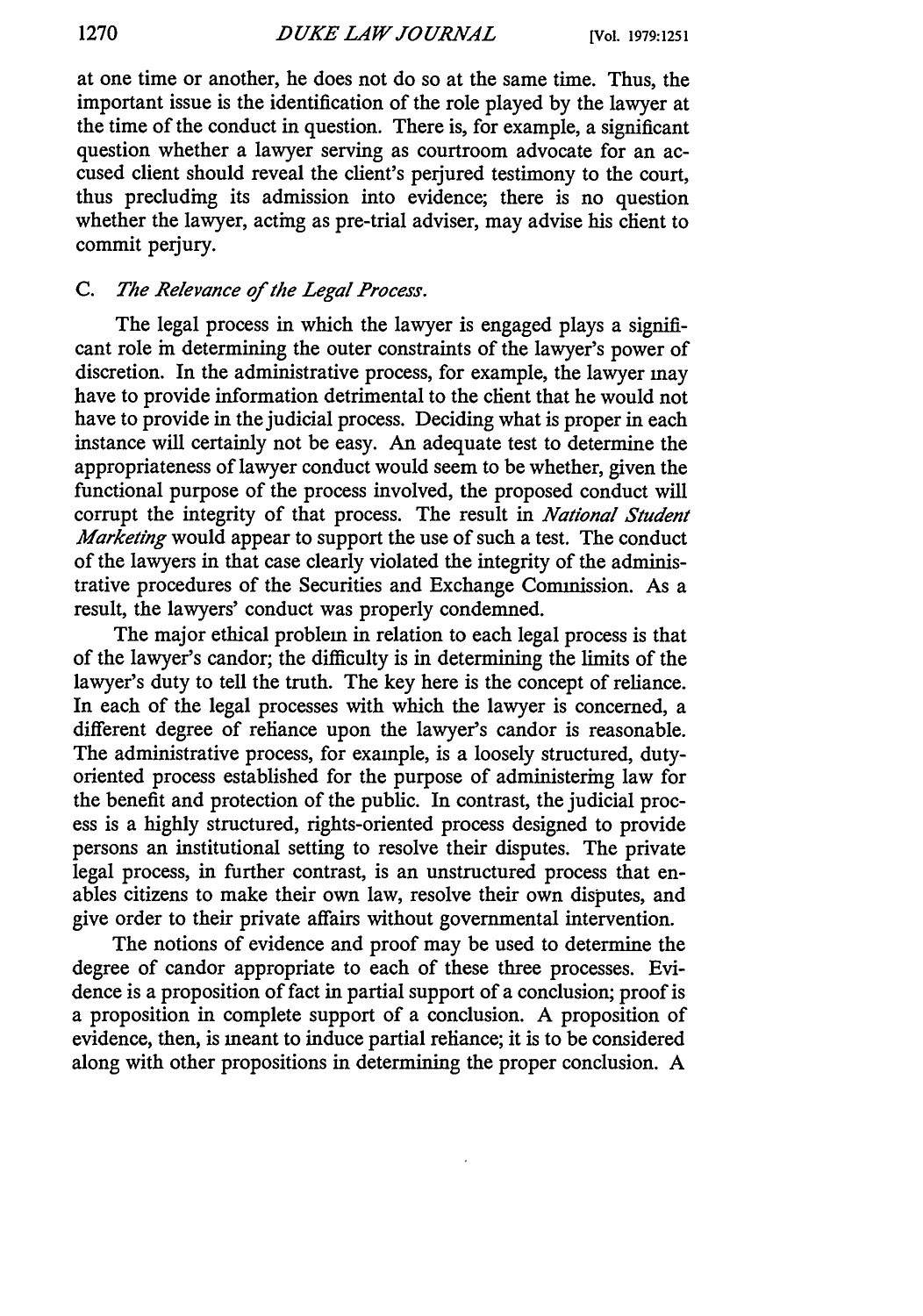proposition of proof, on the other hand, is in the form of the conclusion itself and is intended to induce complete reliance. In the administrative process, the information the lawyer presents to the agency takes the form of proof, and the administrator must be able to rely on **it.52** If, for example, the lawyer for a client in the offering of securities gives an opinion letter that the law has been fully complied with, the administrator must be able to rely upon that letter as proof of the matter stated therein.

The judicial process presents an entirely different context. In this setting the lawyer presents evidence, as opposed to proof, through the agency of witnesses. Moreover, he presents evidence to a disinterested trier of fact who will hear both sides of the issues, in accordance with a large body of procedural rules. Furthermore, the evidence is subject to testing by an adversary. As Professor Elliott Cheatham once said, the lawyer in a trial has a duty to tell the truth and nothing but the truth, but he need not tell the whole truth.<sup>53</sup>

The private legal process is both unique and comprehensive. It is unique because it involves the delegation of a large amount of legal power to private citizens. It is comprehensive because it involves aspects of the administrative, the judicial, and the legislative processes. Whereas the institutions of the public legal processes are the administrative agency, the court, and the legislature, the institution of the private legal process is the law office.

On balance, the private legal process is more analogous to the administrative process than to the judicial process in terms of legal ethics, since the integrity of the private legal process is almost wholly dependent upon the integrity of the individual lawyer. The variety of the lawyer's tasks in the private legal process amply illustrates the significance of the notion of reliance in assessing the dimensions of a lawyer's ethical decisionmaking. Indeed, the jobs undertaken by an attorney within the private legal system compel us to look almost wholly to the concept of reliance to determine the limits of the lawyer's duty to tell the truth. In negotiating a settlement or a contract, for example, puffing is the rule rather than the exception. The question in determining the propriety of lawyer conduct is whether a statement is intended to serve the purpose of proof in inducing reliance. It is one thing to char-

**<sup>52.</sup>** Kingsland v. Dorsey, 338 U.S. 318 (1949).

**<sup>53.</sup>** L. **PATTERSON & E. CHEATHAM, THE PROFESSION** OF LAW **86 (1971).** Two caveats are in order. One is that the lawyer cannot present a proposition of evidence he knows to be false. The other is that the reasoning as to evidence does not apply to law. In citing cases and statutes to the judge, the lawyer is presenting propositions in the form of proof to induce complete reliance, and complete candor is required.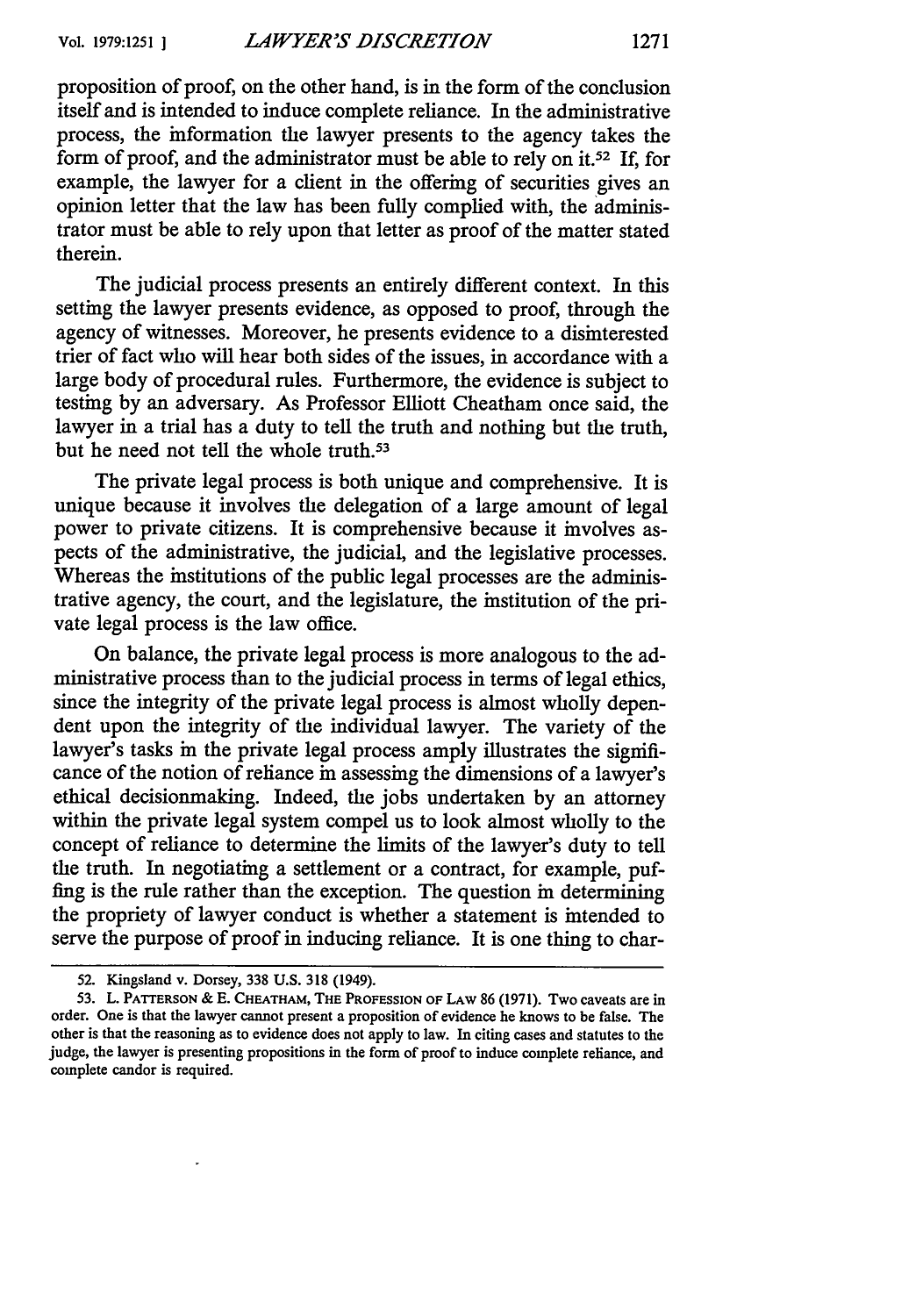acterize an offer as final; it is another to give a false statement as to the amount of acreage the property contains. The former statement is clearly recognizable as a negotiating ploy; the latter is a falsehood regarding an essential element of the agreement.

In dealing with the legal processes, however, there is an important qualification. The administrative process includes judicial-type proceedings, the judicial process includes administrative components, and the private legal process includes both administrative and judicial characteristics. The workmen's compensation hearing, for example, nominally administrative in nature, is judicial in function; the uncontested divorce and the probate of a will, nominally judicial in nature, are in fact administrative. Even the ex parte hearing, an integral part of the judicial process, is administrative in nature: it is only ancillary to litigation, with the lawyer presenting his petition as proof to induce reliance by the judge without a presentation from an adversary. Even in the private legal process, there are arbitration hearings, judicial in nature; when a private attorney serves as the trustee of a trust, he is engaged in an administrative task. Thus, it is important when using the legal process as a measure of the lawyer's discretion to view the particular proceeding in functional rather than nominative terms.

#### D. *The Need for Greater Flexibility*.

Recognition that the nature of the client, the roles of the lawyer, and the legal process involved are relevant to the lawyer's exercise of discretion provides greater flexibility in the law of legal ethics. The flexibility is needed for lawyers engaged in the inordinately complex task of administering law for clients under the triple burden of duties to the tribunal and the adversary as well as to the client. At the same time, recognition of the importance of the three factors also provides the lawyer with more precise measures for determining the limits of his discretion.

The three factors are always present and relevant, but they are not determinative in every case. The normal adult client with an ordinary legal problem presents the situation in which recourse to an analysis of these factors is generally superfluous, as the problem can usually be taken care of within the normal constraints of the lawyer's exercise of discretion. It is in the unusual situation that it is necessary to go beyond the normal constraints and to search for the implications of each of these factors. A simple example of such a situation is when the lawyer acquires information about an adversary in litigation that is detrimental to his client but that may save the adversary's life.

What is clear from an analysis of any ethically perplexing circum-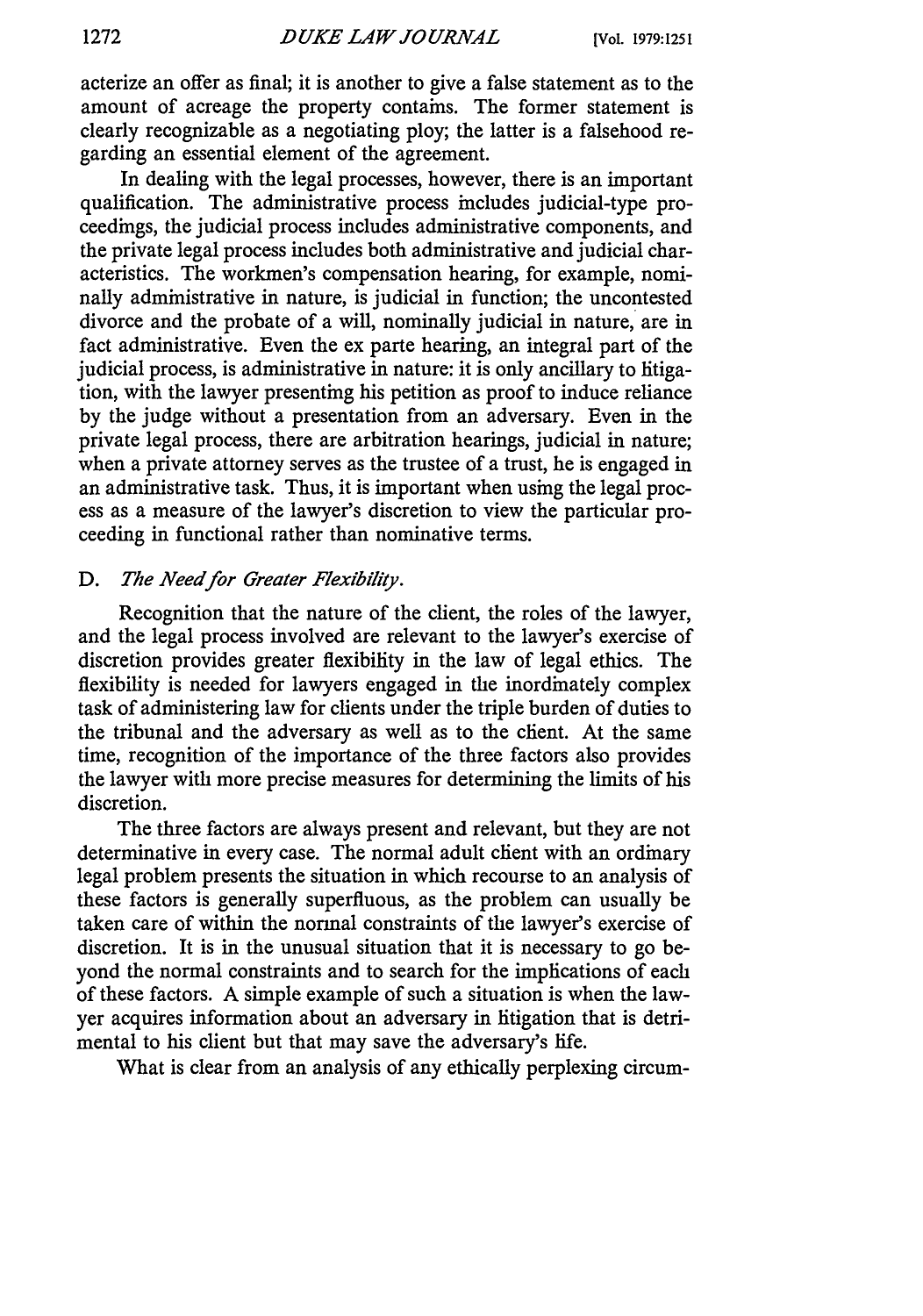stance that a lawyer may face, beyond those matters that have been referred to here, is that the rigidity of our shared perspective on legal ethics is a severe detriment to adequate ethical decisionmaking. The lack of flexibility in the law of legal ethics, a product of the notion that ethical rules are fungible, means that the lawyer tends to deal with the extraordinary situation in terms of the rules applicable to the ordinary situation. He does keep the information about the adversary's condition to himself, even though disclosure could mean saving a boy's life. Not appreciating the nature of the restraints on his discretion, he keeps quiet and proceeds in the normal manner in this abnormal situation. This above all else appears to be the central characteristic of our decidedly inadequate ethical thinking.

This shortcoming almost certainly was the basis of the problem in *National Student Marketing.* The lawyers were not conscious of the differences that having a corporate client, as opposed to a human client, created in their obligations. They did not know that their roles as advisers generated different obligations from those generated **by** their roles as advocates. Finally, they were oblivious to the fact that the administrative process implies measures of candor different from those of the judicial process. The ultimate lesson of *National Student Marketing,* then, is that ethical rules are not fungible. The lasting value of the case is that it may serve to help bring what lawyers consider extraordinary dilemmas within the realm of the manageable, insofar as the exercise of their discretion is concerned.

### IV. **CONCLUSION**

The law of legal ethics, **by** and large, is no better or worse than other bodies of law. The laws of contracts and torts have their deficiencies, too. One major difference is apparent here, however: the law of legal ethics is made **by** those whose conduct the rules are intended to guide. This may explain why the pace of change in the law of legal ethics has, until recent years, been glacial. One can surmise that it was the suddenness as much as the substance of the *National Student Marketing* case that caused so much furor.

The bar has survived the case so far, and it will continue to do so. But *National Student Marketing* forecasts a change in the way in which lawyers must approach and deal with ethical problems in the future. The duty of loyalty to the client is no longer the sole criterion of ethical decisionmaking, and no longer is it possible, as has so often been true in the past, for lawyers to deal with ethical problems intuitively. The standards of conduct for lawyers are fast becoming accepted as an integral part of the law in fact as well as in theory, and ethical problems are